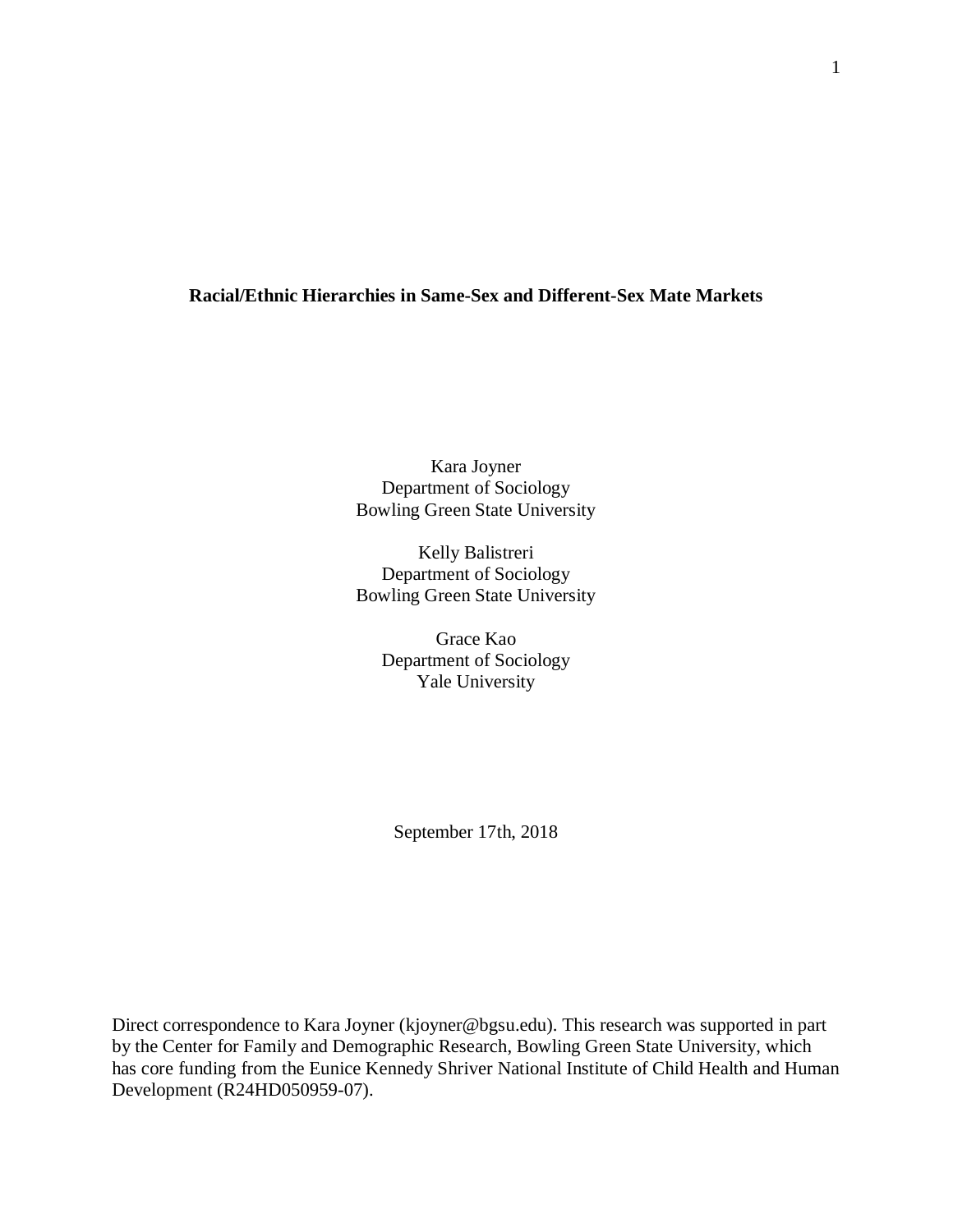#### **Racial/Ethnic Hierarchies in Same-Sex and Different-Sex Mate Markets**

#### **Abstract**

Studies concerning racial/ethnic hierarchies often focus either on gay male and heterosexual mate markets, often disregarding lesbian mate markets. We use recent data from the American Community Survey (ACS) to provide a comprehensive picture of racial/ethnic hierarchies in mate markets by focusing on two general outcomes pertaining to coresidential unions (i.e., cohabiting unions and marriages). First, we assess the extent to which whites are partnered with blacks, Hispanics, and Asians versus whites in same-sex male, same-sex female, and different-sex unions. Alternatively, we consider the extent to which blacks, Hispanics, and Asians are partnered with whites versus someone of the same-race in these different union types. These analyses allow us to compare racial/ethnic hierarchies across heterosexual, gay, and lesbian mate markets. Second, we examine the age gap between partners within different union types, contrasting unions that involve two whites with those involving a white and a black, Hispanic, or Asian partner. We assume that unions involving large age gaps, with the white partner being older than the minority partner, signal an exchange of youth for race/ethnicity. Under such as assumption, age gaps in white-minority unions offer another indicator of racial/ethnic hierarchies.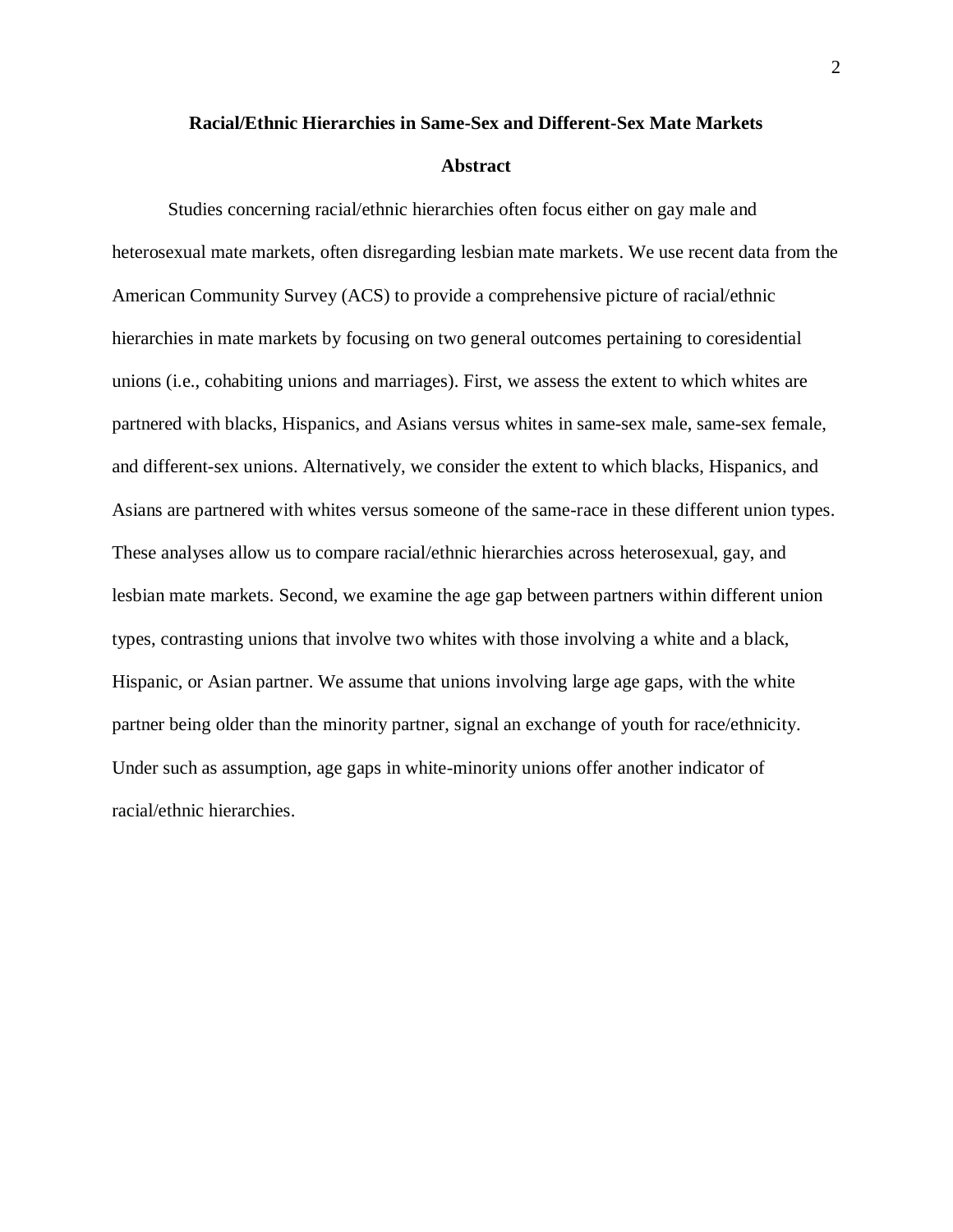#### **Racial/Ethnic Hierarchies in Same-Sex and Different-Sex Mate Markets**

### **Introduction**

Over the course of the past two decades, Americans have increasing used the Internet to meet romantic and sexual partners (Rosenfeld and Thomas 2012). The rise of the Internet as a venue for meeting meetings has not only increased rates of partnership, but has also created a new laboratory for understanding racial/ethnic hierarchies. Research concerning online dating preferences continues to provide evidence that heterosexual women and gay men routinely exclude Asian men. For instance, among those seeking a different-sex partner through Yahoo Personals in 2004 to 2005, roughly nine-tenths of white women who stated a racial/ethnic preference in their online profile did not check the box for Asian, in comparison to about half of all men (Robnett and Feliciano 2011). Among same-sex male daters with a stated racial/ethnic preference, Asian men were far more likely than white, black, or Hispanic men to exclude their own race. Similarly, white, black, and Hispanic men were the least open to having Asian partners (versus white, black, and Hispanic partners).

Social science researchers have also relied on population-based surveys to discern racial/ethnic hierarchies. Reflecting the design of large-scale surveys like the American Community Survey (ACS), most of these studies focus on coresidential unions (i.e., cohabiting and marital unions). Asians are often excluded from studies examining how union status differs by race/ethnicity, reflecting the relatively small number of Asians in many surveys (for an exception see Brown et al. 2018). As in studies of online dating, population-based studies suggest that Asian men are excluded by heterosexual women. As evidence of this, Asian men were found to be the least likely of any racial group of men and women to have an ongoing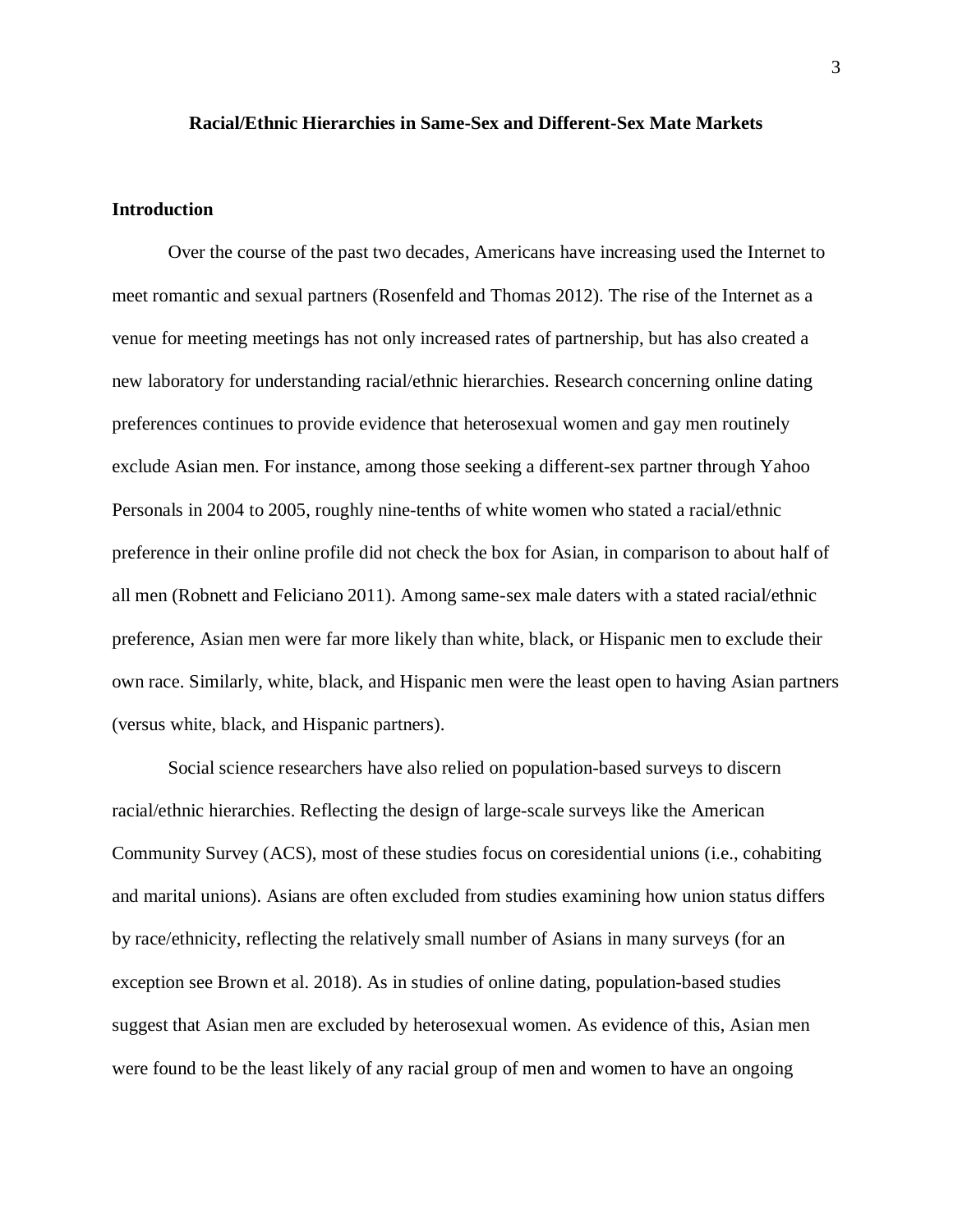sexual or romantic relationship in a sample of young adults between the ages of 25 and 32 (Balistreri et al. 2015). While this could reflect the relatively late entry of Asian males into relationships, individuals typically begin forming romantic relationships in adolescence (Carver et al. 2003). Studies concerning the racial mix of partners in different-sex coresidential unions have more routinely included Asians. One of the most frequently documented patterns in these studies is that Asian men are far less likely than Asian women to have a different-race partner and that black men are far more likely than black women to be interracially partnered (Qian and Lichter 2007).

A handful of population-based studies have compared racial/ethnic matching within same-sex versus different-sex couples (e.g., Jepson and Jepsen 2012; Schwartz and Graf 2009). These studies find that same-sex male couples are the most likely to be interracial and differentsex couples are the least likely, with same-sex unions falling between these two groups, a pattern that has been documented across several decades (Schwartz and Graf 2009). To our knowledge, population-based studies have yet to examine whether this pattern holds across different racial/ethnic groups. Thus, it is not known whether patterns of exclusion documented for different-sex coresidential unions are similar for same-sex coresidential unions. Although studies of online dating offer important insights into racial/ethnic hierarchies (Rafalow et al. 2017), they typically focus exclusively on same-sex or different-sex daters, and often on a particular racial group (e.g., whites or Asians). Thus, it is not clear whether Asian males experience the same degree of exclusion on different-sex and same-sex dating markets. Prior studies of same-sex couples have not explicitly considered the role of other characteristics in offsetting race/ethnicity, such as education and youth, in contrast to a raft of studies on different-sex couples.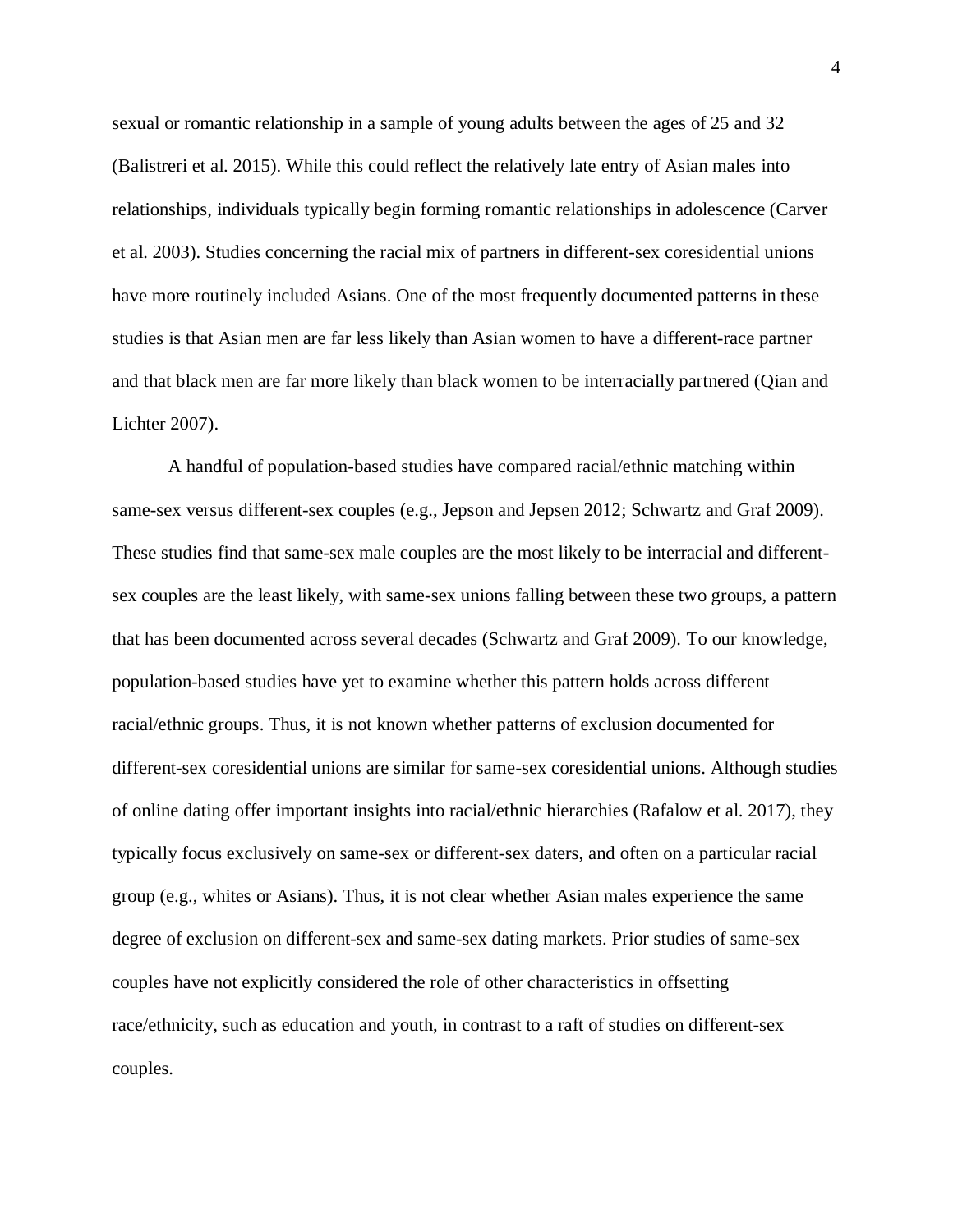This study fills an important gap in knowledge on racial/ethnic hierarchies, particularly the exclusion of Asian men, using data on coresidential unions of adults in the ACS. We use a two-pronged approach to assessing patterns of exclusion. First, we consider the extent to which white men and women are partnered with blacks, Hispanics, and Asian when in same-sex versus different-sex unions. We also explore the frequency to which black, Hispanic, and Asian men and women are partnered with whites when in same-sex versus different-sex unions. Second, we examine the age gap between partners in different couple types (e.g., couples involving a white male and an Asian male versus two white males). This last approach builds on prior studies that suggest white men exchange their race/ethnicity for youth when partnered with women who are racial minorities (Balistreri et al. 2017). To help situate our findings, we provide a rich overview of the ways prior studies have captured exclusion and exchange in mate markets and the theories from which they draw.

## **Background**

Scholars believe that racial hierarchies facilitate or impede the formation of cross-race relationships. For social ties more generally, they have posited the intersectionality of multiple types (race, gender, class, etc.) of hierarchies. Some scholars specify a hierarchy that places whites above non-whites (Waters 1990), while others point to hierarchy that places non-blacks above blacks (Yancey 2003). Still others evoke images of a more complex racial hierarchy by moving away from a dichotomous view (white/non-white or black/non-black) of race. For example, Bonilla-Silva (2004, p. 933) argues for an emergent tri-racial system that encompasses the following groups: whites (e.g., light-skinned Hispanics and assimilated Native Americans); honorary whites (e.g., Chinese Americans); and collective blacks (e.g., dark-skinned Hispanics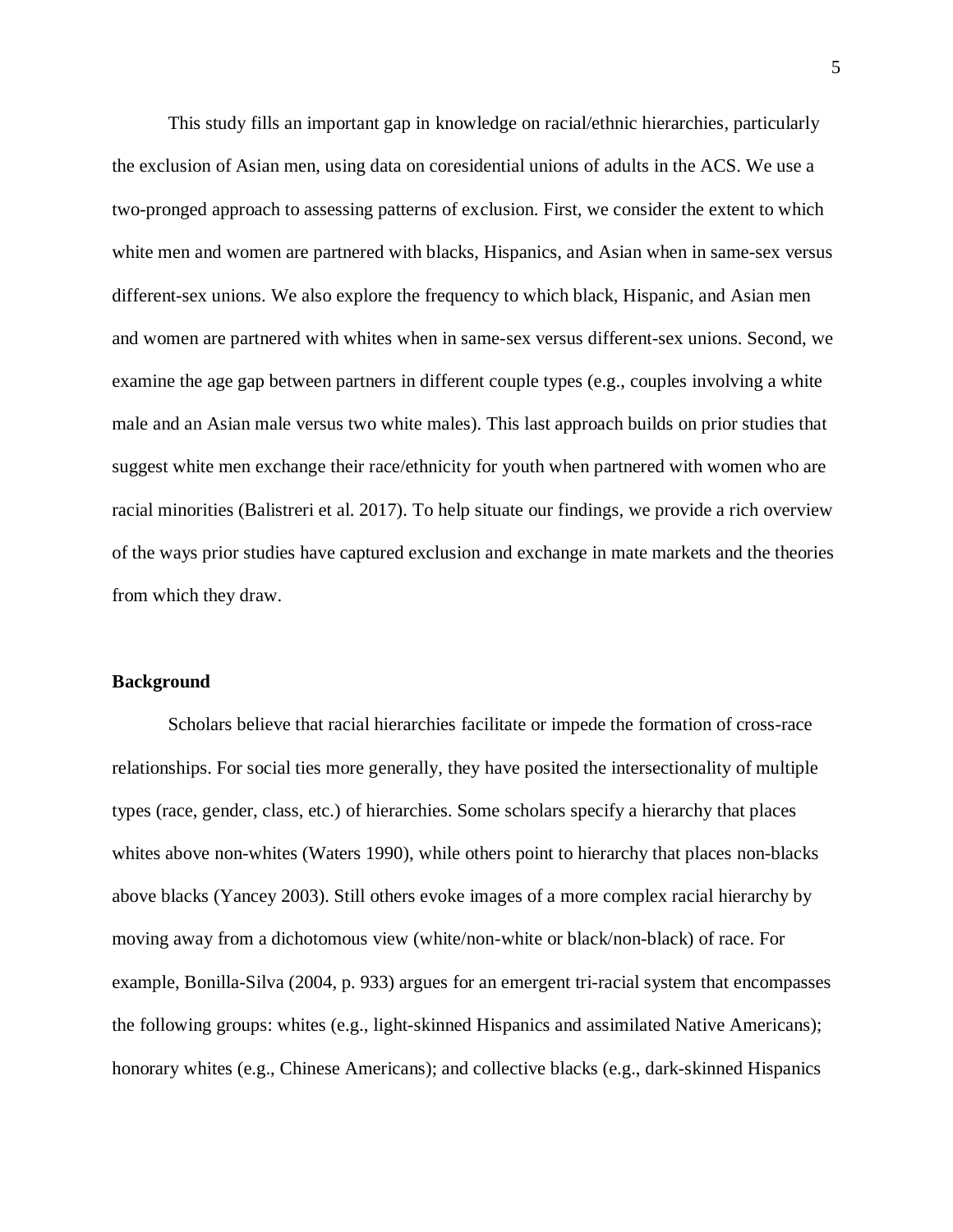and blacks). Dominant racial groups have a stake in crafting categories of difference that reinforce the status quo (Omi and Winant 1984). For instance, racial stereotypes and antimiscegenation laws were employed by whites as far back as the 1800s as a response to a growing number of Asians who were perceived to be an economic and sexual threat (Tsunokai 2014).

Perspectives on interracial marriage were introduced during a time when interracial relationships were prohibited. Merton (1941) and Davis (1941) were the first scholars to argue that interracial relationships involve the exchange of race with other valued resources (i.e., education, youth, and expedited sex). Marriages between black men and less educated white women are the quintessential example of the exchange of social class for racial caste (Kalmijn 1998). The logic behind exchange theory was that for white women to form a taboo relationship (i.e., one with a black man) they would have to be compensated in terms of economic or social status. The assumption that interracial relationships involve exchange is not only found in sociology but also in economics and psychology. For instance, a theory in social psychology suggests that in contexts prohibiting interracial involvement, some strong force or attraction is required to draw partners together (Murstein, Merighi, and Malloy 1989). Childs (2009) also noted that films featuring interracial couples include the recurring theme that the minority partner is exceptional in some way. The fact that a minority must offset their race with some other valued resource in order to compensate a partner with a white is evidence of the existence of one or multiple racial hierarchy/hierarchies (Gullickson and Fu 2010).

Scholars studying racial/ethnic hierarchies within the context of romantic and sexual relationships suggest that these hierarchies are gendered. The most compelling evidence for gendered racial hierarchies is the sex gaps in interracial marriage documented for blacks and Asians, gaps that are consistent with stereotypes of black men and Asian women. As many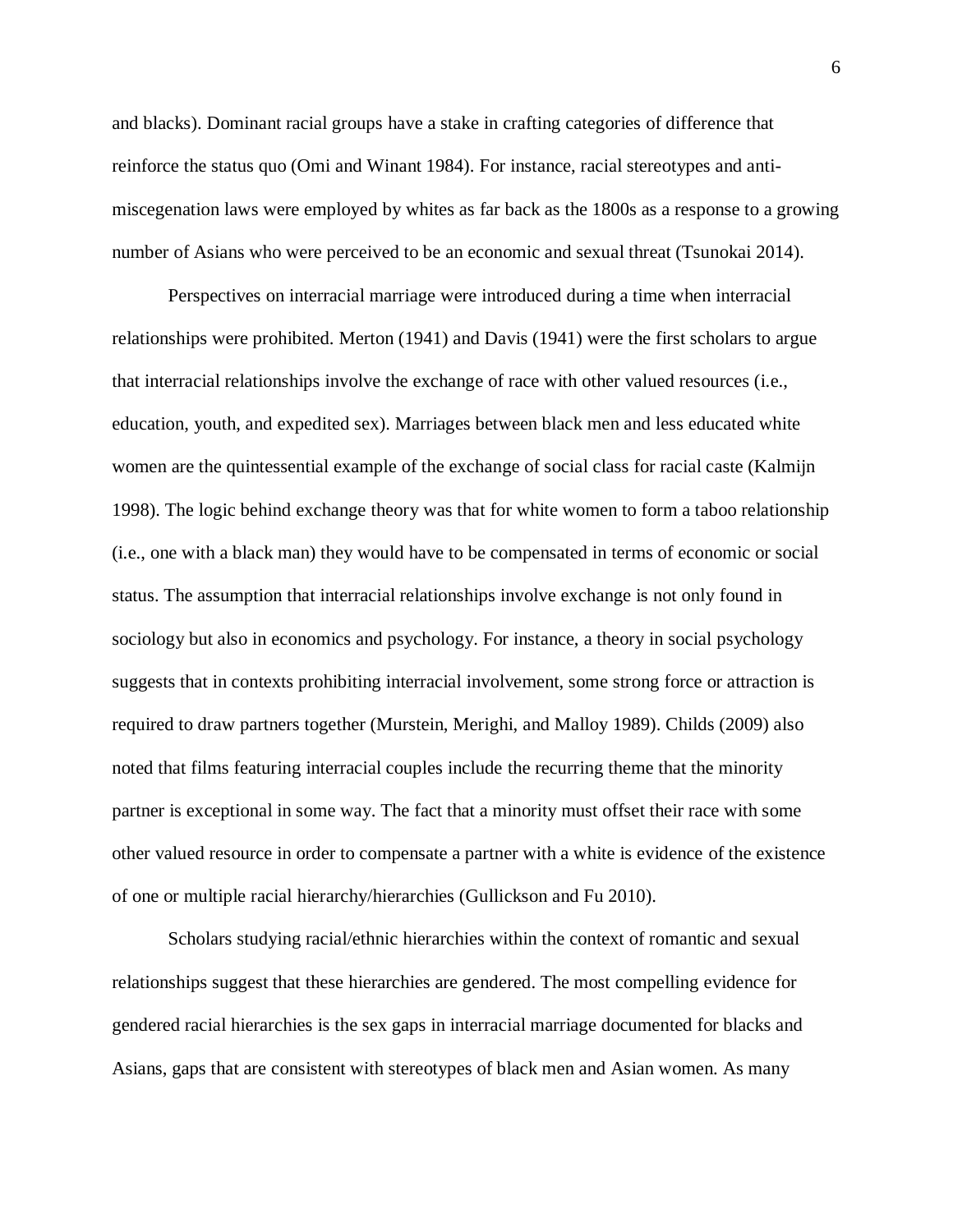scholars note, black men are often depicted as hypermasculine and Asian women are described as feminine and submissive. Conversely, Asian men are portrayed as emasculated and black women as less feminine (Lin and Lundquist 2013). A growing number of qualitative studies suggest that these stereotypes shape choices in the race/ethnicity of mates. Nemoto (2009) conducted interviews of couples with Asians and whites and Asian women were highly sought after by white men because they were perceived as more feminine than other women in terms of their personalities and physiques. Men who prefer Asian women are commonly termed as having "yellow fever." More recently, Vasquez-Tokos (2017) interviewed Hispanics and their partners who were in both same-race and different-race marriages and found evidence that many white men valued Hispanic women for embodying stereotypical feminine characteristics. Some Asian women views Asian men as deficient using the yardstick of white masculinity that featured a bigger body (Nemoto 2009). McClintock (2010) interviewed students at Stanford about their experiences hooking up and noted that some black males felt they were viewed as "objects of sexual novelty" by white women.

Research concerning racial hierarchies in same-sex mate markets has focused largely on gay men. Several studies suggest that gay men who are racial minorities experience "sexual racism" (Han and Choi 2018). Race is found to be a marker of desirability that cuts across gay social locations. In fact, race/ethnicity can negate other characteristics deemed desirable on same-sex mating markets. Gay mate markets place a premium value on whiteness, especially white masculinity, and this premium is observed in the online preferences and profile texts of black, Hispanic, and Asian men (Rafalow et al. 2017). Gay men who are racial minorities are found to be cognizant of a hierarchy that places whites and Hispanics above Asians and blacks (Robinson 2015; Tan et al. 2013). The same stereotypes of Asian and black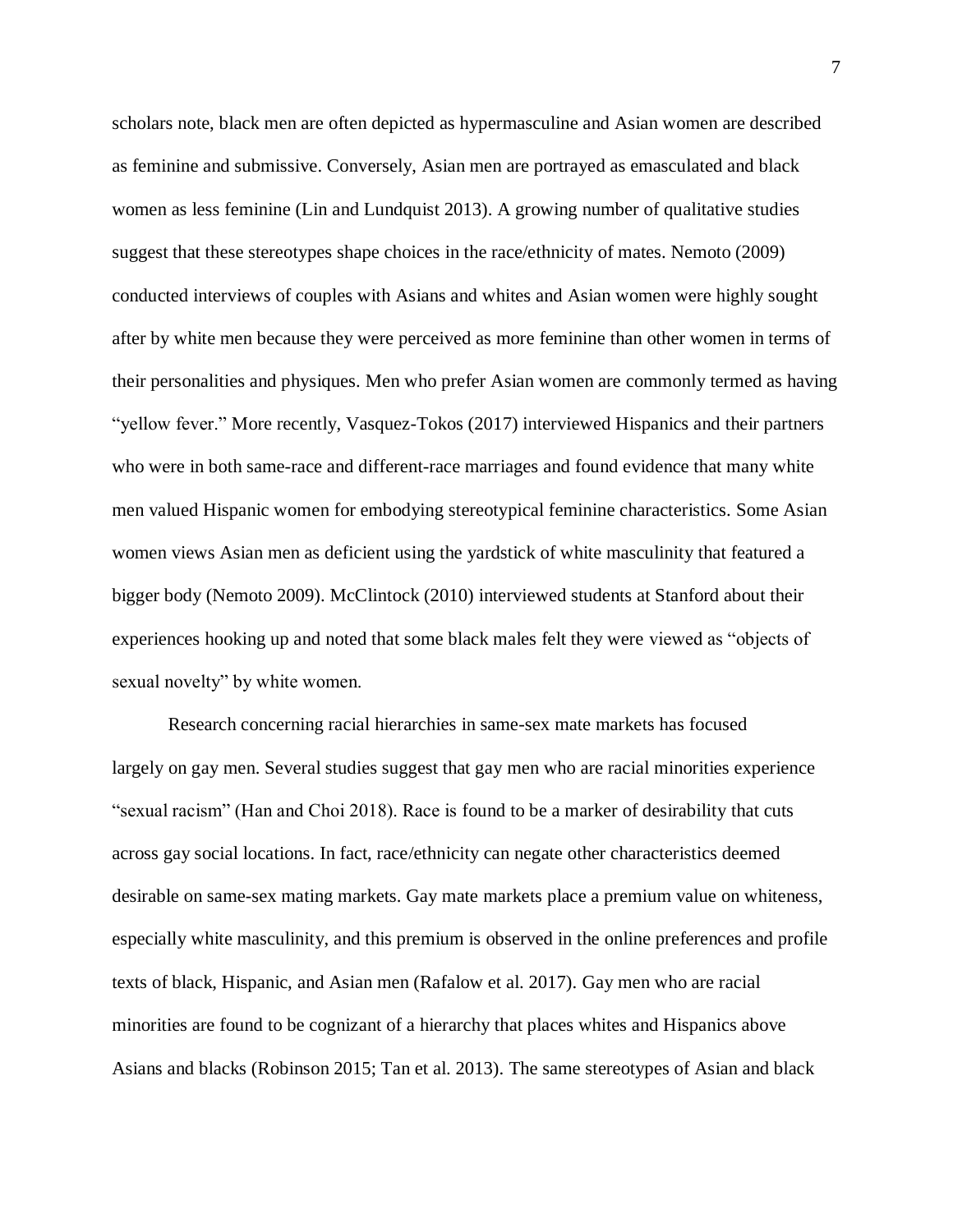men depicted in qualitative studies of heterosexuals also pervade profiles on gay websites.

Much of what we know about gendered racial hierarchies and sexual racism is based on studies of online dating. These studies identify hierarchies in different ways (e.g., profiles, texts, contacts, and responses), take different frames of reference (e.g., white male versus Asian male), and focus on different websites and locations. What unites some of these studies is an ability to remove the confounding influence of context. After all, Internet dating does not require physical proximity (Lin and Lundquist 2013). While studies of online dating have this comparative advantage, it is difficult to extrapolate from them given their diverse samples, methods, and contrasts. These studies usually do not consider how race intersects with characteristics other than gender. In an exception, Lin and Lundquist (2013) found that white women, regardless of their level of education, are more likely to contact non college-educated white men than collegeeducated Asian men. This is consistent with the evidence from qualitative studies of gay mate markets that race-ethnicity can negate other valued characteristics.

Research using population-based samples of coresidential couples faces a serious challenge in ascertaining racial hierarchies: racial groups differ widely in their opportunities for different-race contact. For instance, an Asian is much more likely to encounter individuals of different racial groups than is a white. According to the 2015 American Community Survey (ACS), approximately 18% of the total population was Hispanic, 12% was non-Hispanic black, 5% was non-Hispanic Asian, and just 62% was non-Hispanic white. Studies have proxied opportunities for contact by measuring the relative size of different groups in the communities of couples (Choi and Tienda 2017). The difficulty capturing opportunities for interracial contact make within-racial group comparisons appealing if we make a somewhat questionable assumption that men and women of different racial groups have equal opportunities for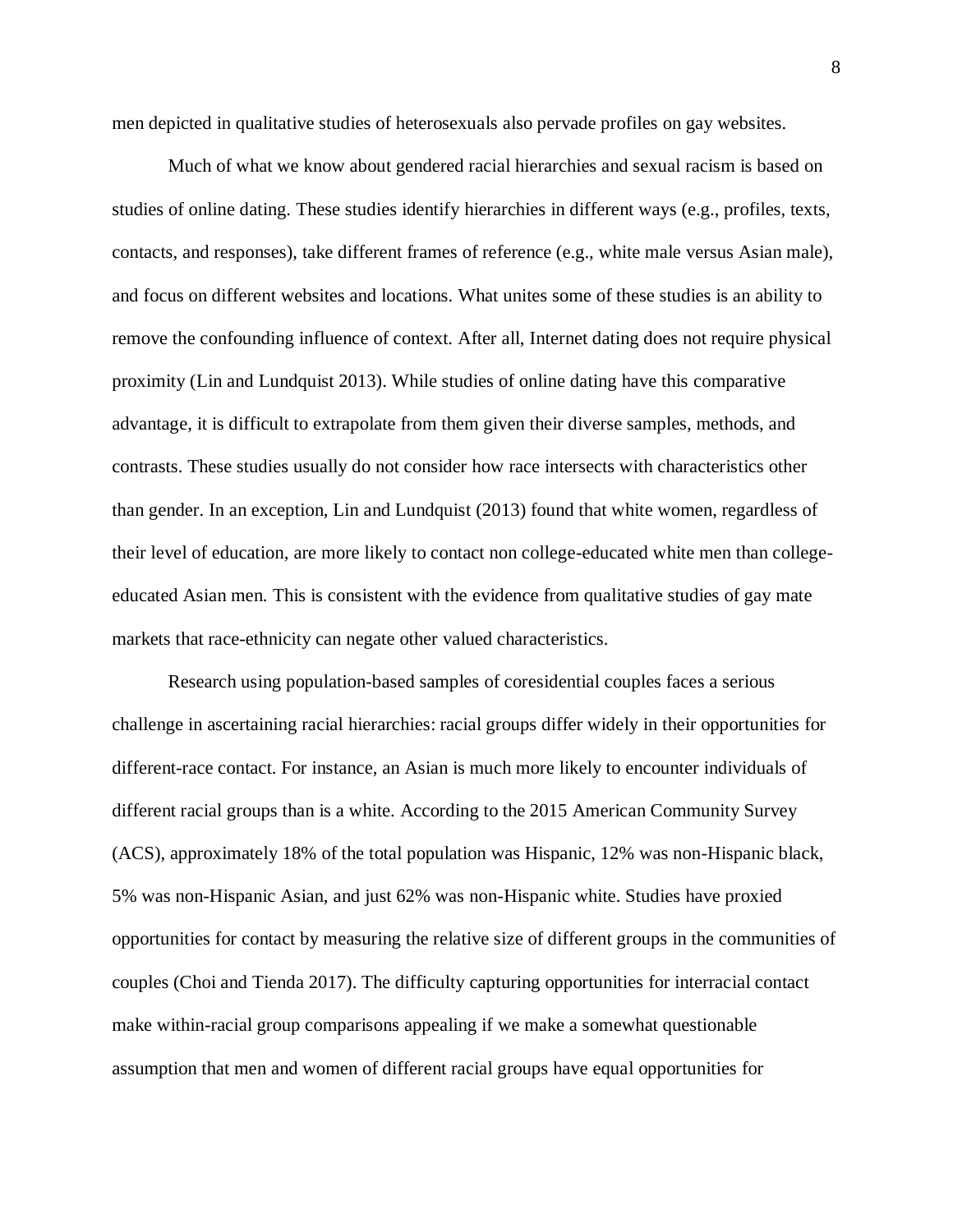interracial contact. For instance, the finding that Asian women are more likely than Asian men to have a different-race partner is evidence of a gendered racial hierarchy. We could also assume that men seeking same-sex partners have the same opportunity for interracial contact as men seeking different-sex partners. As we discuss below, this assumption is even more problematic.

Studies focused on coresidential unions continue to document the greatest percentage of interracial involvement among same-sex male couples, followed by same-sex female couples, then different-sex cohabiting couples, with different-sex married couples having the lowest percentage (Jepson and Jepsen 2012; Schwartz and Graf 2009). Several explanations have been offered for the gaps between same-sex and different-sex couples. One common explanation is that gay and lesbian individuals have to cast a wide net in choosing a partner because potential partners are scarce in the population. Schwartz and Graf (2009) measured the supply of potential same-sex mates using the same-sex couple concentration in metropolitan areas, predicting that male and female couples would be less likely to cross racial lines in areas where same-sex couples flourished. Contrary to their expectations, they found same-sex concentration to have the opposite effect: greater concentrations of same-sex couples *increased* cross-race partnering for same-sex and different-sex couples alike. They concluded that same-sex couple concentration was an indicator of unmeasured characteristics of places that facilitate interracial partnering, such as "liberalness, tolerance, diversity, and/or population concentration" (Schwartz and Graf 2009, p. 34). Meier, Hull, and Ortyl (2009) found evidence that sexual minorities as a group may be more tolerant. Gay men and lesbians were more likely than heterosexuals to endorse the idea that difference-race couples could be just as successful as same-race couples in a sample of individuals between the ages of 18 and 24.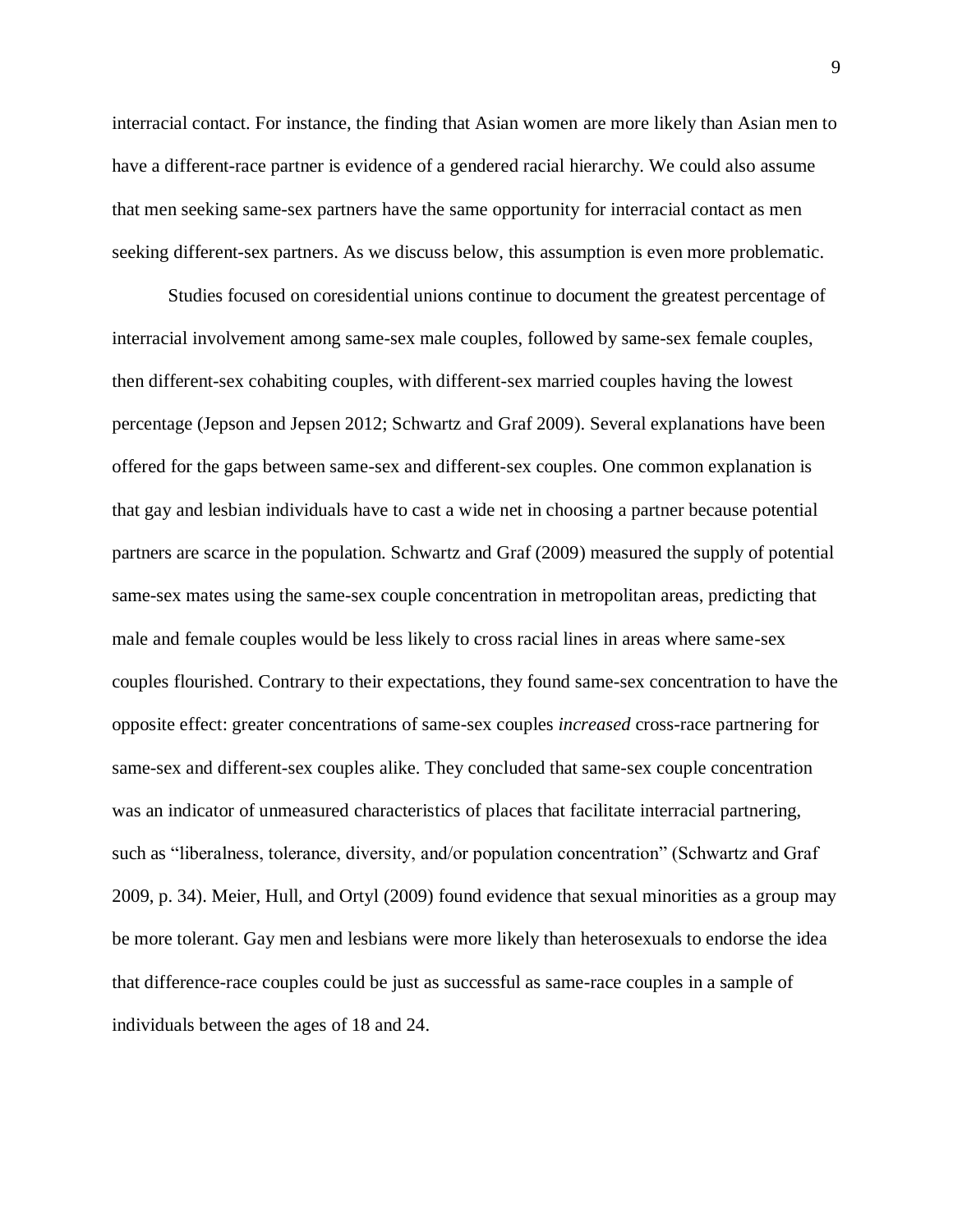Men in same-sex couples are more likely to be interracially partnered than women in same-sex couples. One explanation for this is that gay men are more likely than lesbians to be geographically mobile (Rosenfeld and Kim 2005). They are also more likely reside in urban areas that happen to be more diverse (Black et al. 2000). In addition, gay men are more likely than lesbian women to meet a partner over the Internet, a venue that reduces the salience of geographic divides between groups (Rosenfeld and Thomas 2012). Same-sex female unions often evolve from friendships rather than a concerted effort to find a same-sex female mate (Diamond 2008). Finally, men may be more likely to seek out different-race partners when confronting a scarce mate pool. As evidence of this, Choi and Tienda (2017) found that minority men were more responsive than minority women to relative group size. These findings underscore the importance of controlling for factors such as relative group size.

As illustrated above, prior studies using population-based samples have compared the percentages of couples that are interracial across different union types, typically same-sex female cohabiting unions, same-sex male cohabiting unions, different-sex cohabiting unions, and different-sex married unions. Alternatively, they have compared different racial groups of men and women in different-sex cohabiting unions and married unions with respect to the percentages having a partners from different race-ethnic groups. In sum, prior studies suggest that some groups (e.g., Asian men) are excluded from both same-sex and different-sex markets, but they do not offer a comprehensive picture of racial-ethnic hierarchies.

#### **Analysis Plan**

This study consists of two sets of analyses. In the first set of descriptive analyses, we focus on whites and compare how men and women with same-sex versus different-sex partners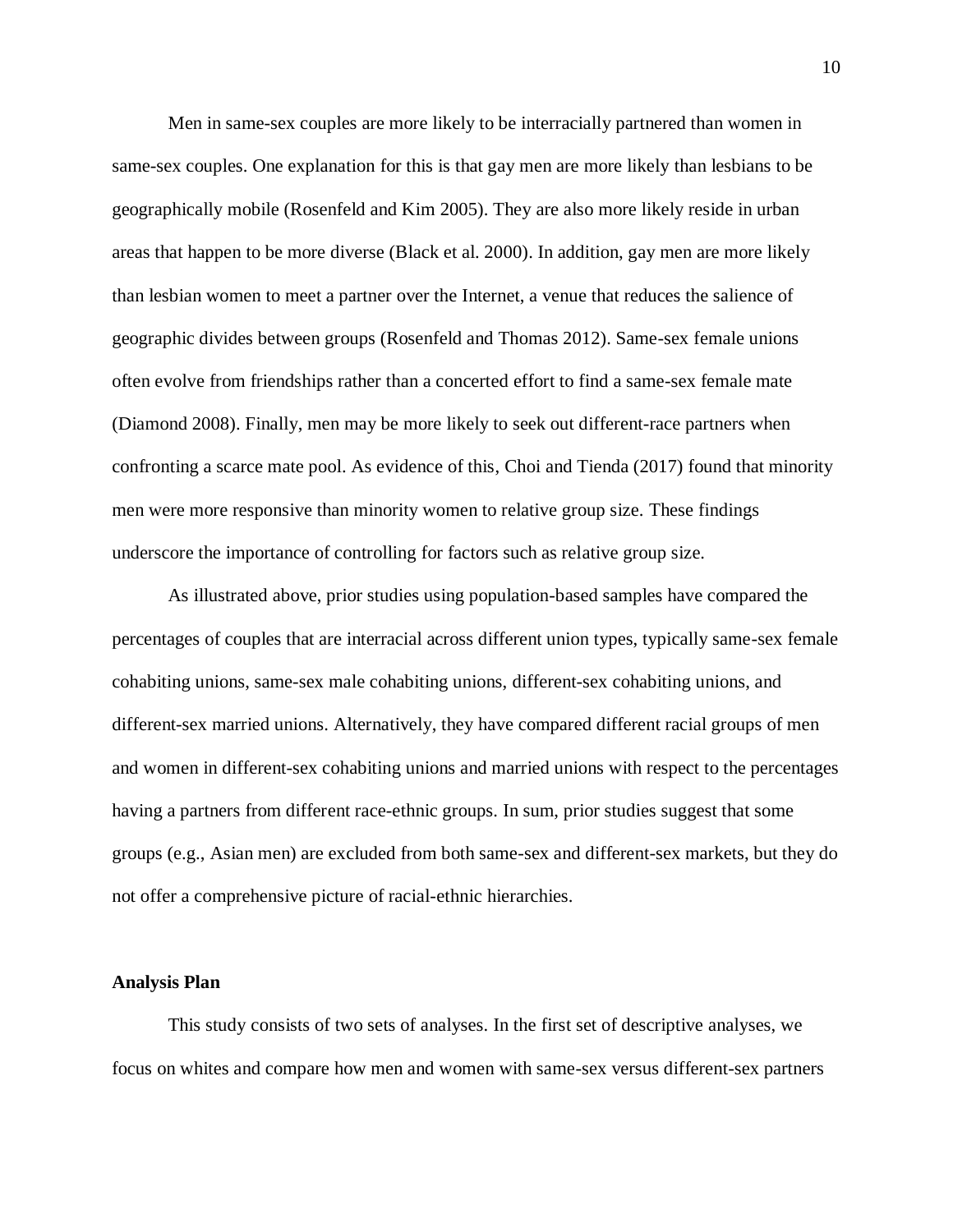compare in their likelihood of having a white, black, Hispanic, or Asian partner. We also compare how minority men and women with same-sex and different-sex partners differ in their likelihood of having a white partner in analyses focused on blacks, Hispanics, and Asians. These analyses reveal whether patterns for prior studies of coresidential unions persist when highlighting specific types of interracial unions: unions of whites partnered with blacks, Hispanics, or Asians. We also estimate multinomial logistic regression models for all four racial groups that enable us to compare the likelihood of being in a white-minority union (versus a same-race union) for all men and women in same-sex and different-sex unions before and after taking into account factors such as relative group size. Additional analyses enable us to consider partner choices using a counterfactual scenario in which whites have equal opportunities for contact with all four racial groups. In the second set of analyses, we examine the average age gap between partners that involve either same-race couples or white-minority combinations (e.g., Asian-white male couple). We focus on age because it is a factor that is arguably discernable from online profiles and face-to-face interactions, like race/ethnicity.

## **Data**

We use the 5-year sample (2012-2016) of the American Community Survey from IPUMS. To identify same-sex and different-sex couples in the data, we rely on a constructed IPUMS family interrelationship variables. In 2017, IPUMS revised the family interrelationship variables to include same-sex couples and cohabiting couples. A key feature of this revision is that when deciding among multiple potential partner links, household order is rarely used. To link couples, IPUMS first links those where there is only one potential spouse or partner. In households where there are multiple potential spouses, different sex links are given priority over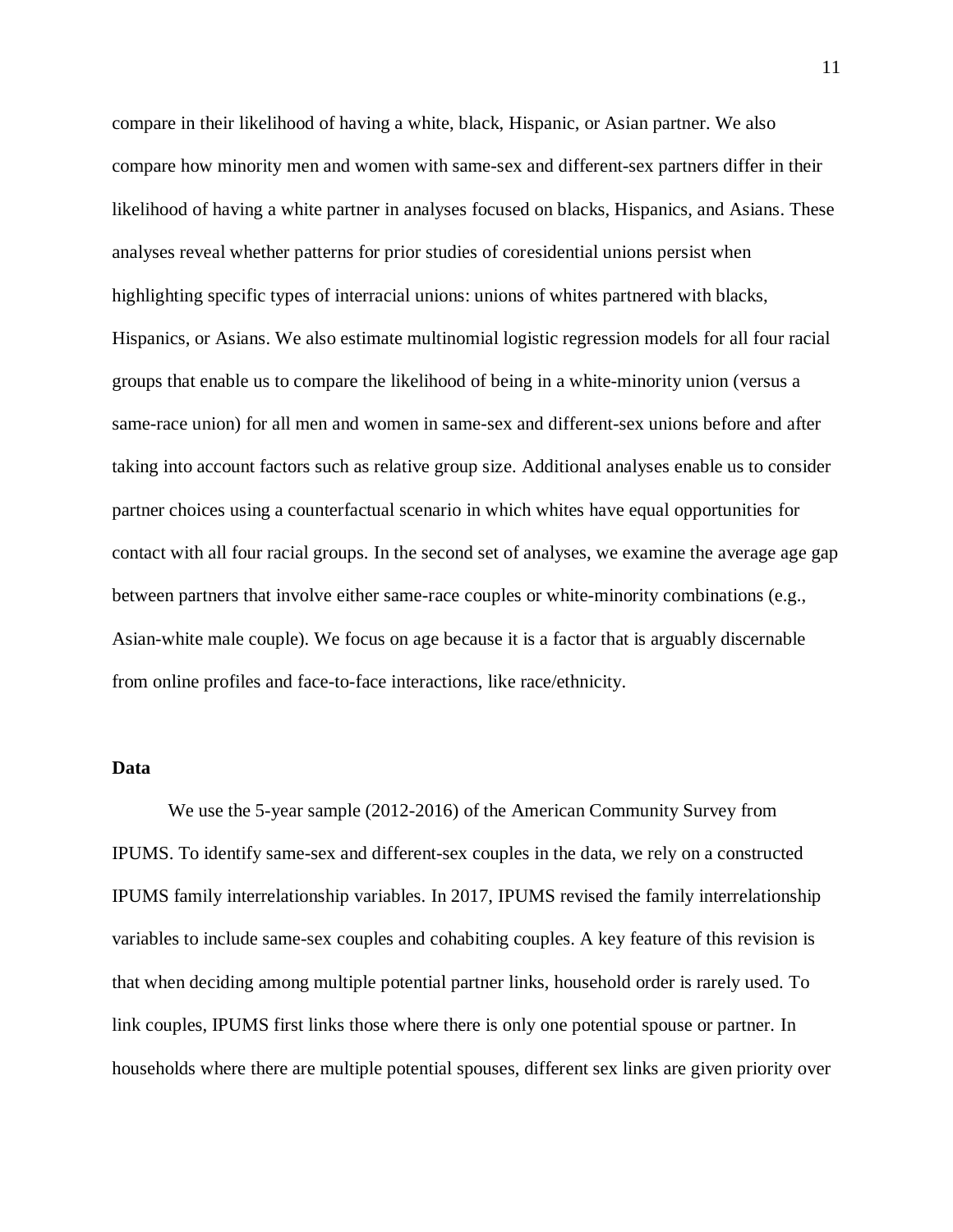same-sex links. Households that contain multiple same-sex couples are not paired in the IPUMS data because there are not sufficient information to establish a link (Ruggles et al. 2017). Our analyses exclude individuals living in group quarters and those who are under 20 years of age, leading to sample size of 11,344,260 individuals. We also exclude respondents who indicated they were "married, spouse-absent" or indicated that they were other-race or multiple races, resulting in a sample of 10,871,419 cases. Finally, we limit the sample to only those respondents who have a spouse or cohabiting partner, excluding those who have an "other" race or multiracial partner (6,805,589 cases).

#### **Variables**

*Individual-level variables*. IPUMS race and Hispanic ethnicity variables are used to construct the categories of non-Hispanic (NH) white, NH black, and NH Asian (Chinese, Japanese, Other Asian or Pacific Islander). Hispanics may be of any race. Highest educational attainment is measured as less than high school, high school graduate, bachelor's degree, or advanced degree (Master's degree or higher). Native born in US / Born abroad to American parents are considered native born.

*PUMA-level variables.* The contextual variables are taken from the 2009 ACS 1.0% sample. We use this earlier year to be consistent with prior studies (Choi and Tienda 2017). Characteristics are aggregated at the level of the Consistent Public Use Microdata Area which is the smallest geographic units that can be consistently identified from the geographic codes available in the US Census PUMS. Codes obtained from the USDA Economic Research Service were used to construct the "creative class" indicator that captures tolerance in the area. The creative class is the share of population that is employed in occupations that require "thinking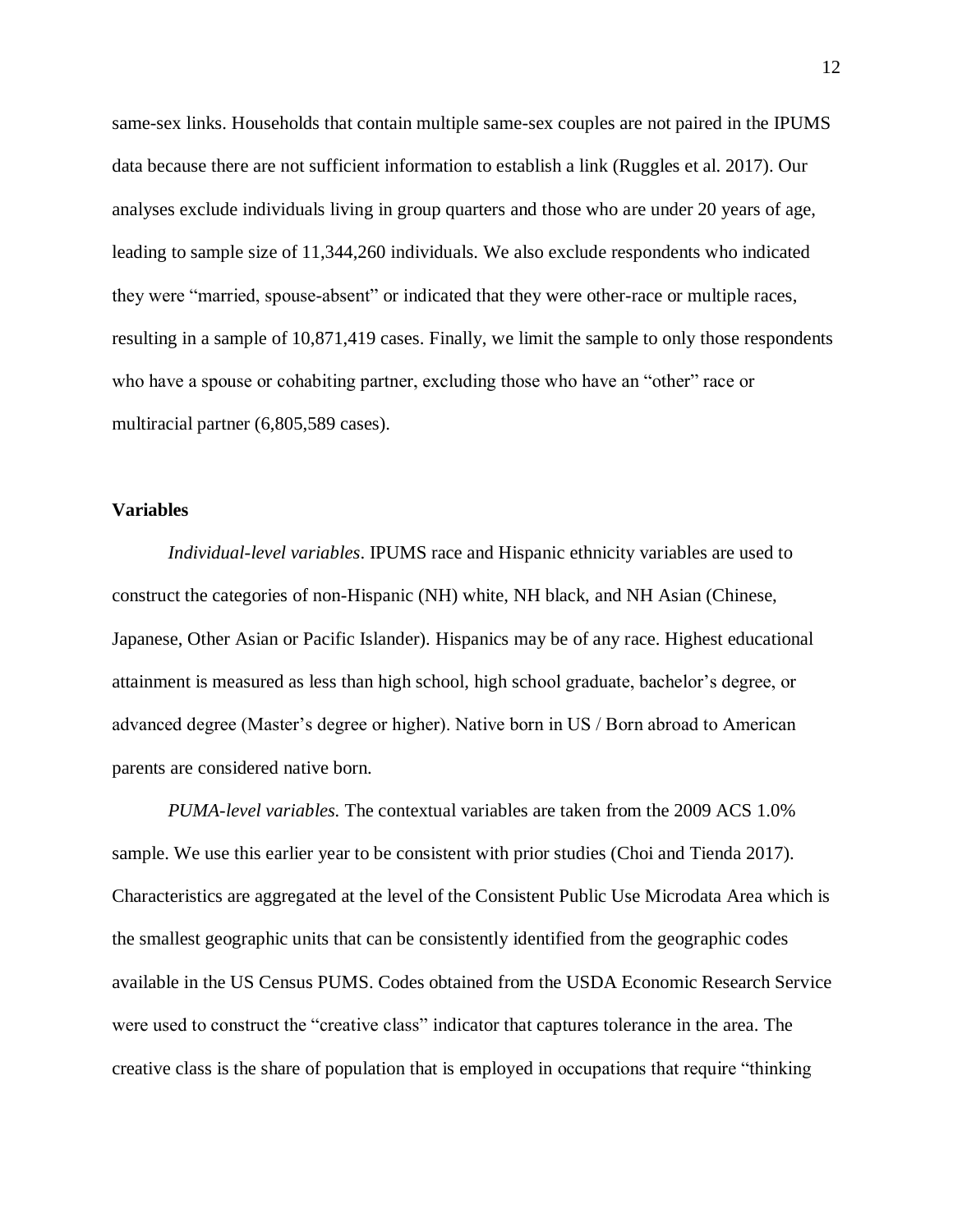creatively" such as chief executives, public relations, advertising managers, architects, artists, and engineers (McGranahan and Wojan 2007).

### **Results**

The first panel of Table 1 is restricted to white respondents who were coresiding at the time of interview and shows the percent that had a white, black, Hispanic, or Asian partner. As suggested earlier, we distinguish four couple types: men in different-sex unions; women in different-sex unions; men in same-sex union, and women in same-sex unions. Results from this table reveal that white men are significantly less likely than white women to have a white partner (94.9% versus 95.6%), but this difference is somewhat small in magnitude. Consistent with prior studies, we find that white men are less likely than white women to have a black partner (0.4% versus 1.0%) and white women are less likely than white men to have an Asian partner (0.5% versus 1.6%). Also in line with prior studies, we find that among men and women with a different-race partner, the most frequent race of partner is Hispanic (3.2% for men and 2.8% for women). Keep in mind the estimates are lower than those in previous studies that were restricted to younger and/or newlywed couples.

#### [Table 1 about here.]

As stated earlier, we break new ground by showing the distribution of partner race/ethnicity for men and women with same-sex partners. Recall that prior studies found that men with same-sex partners were most likely to have a different-race partner and respondents with different-sex partners were the least likely to have a difference-race partner. Women with a same-sex partner fell between these other two groups. Comparing the four couple groups of white respondents with respect to the race of partner, we find this same general pattern.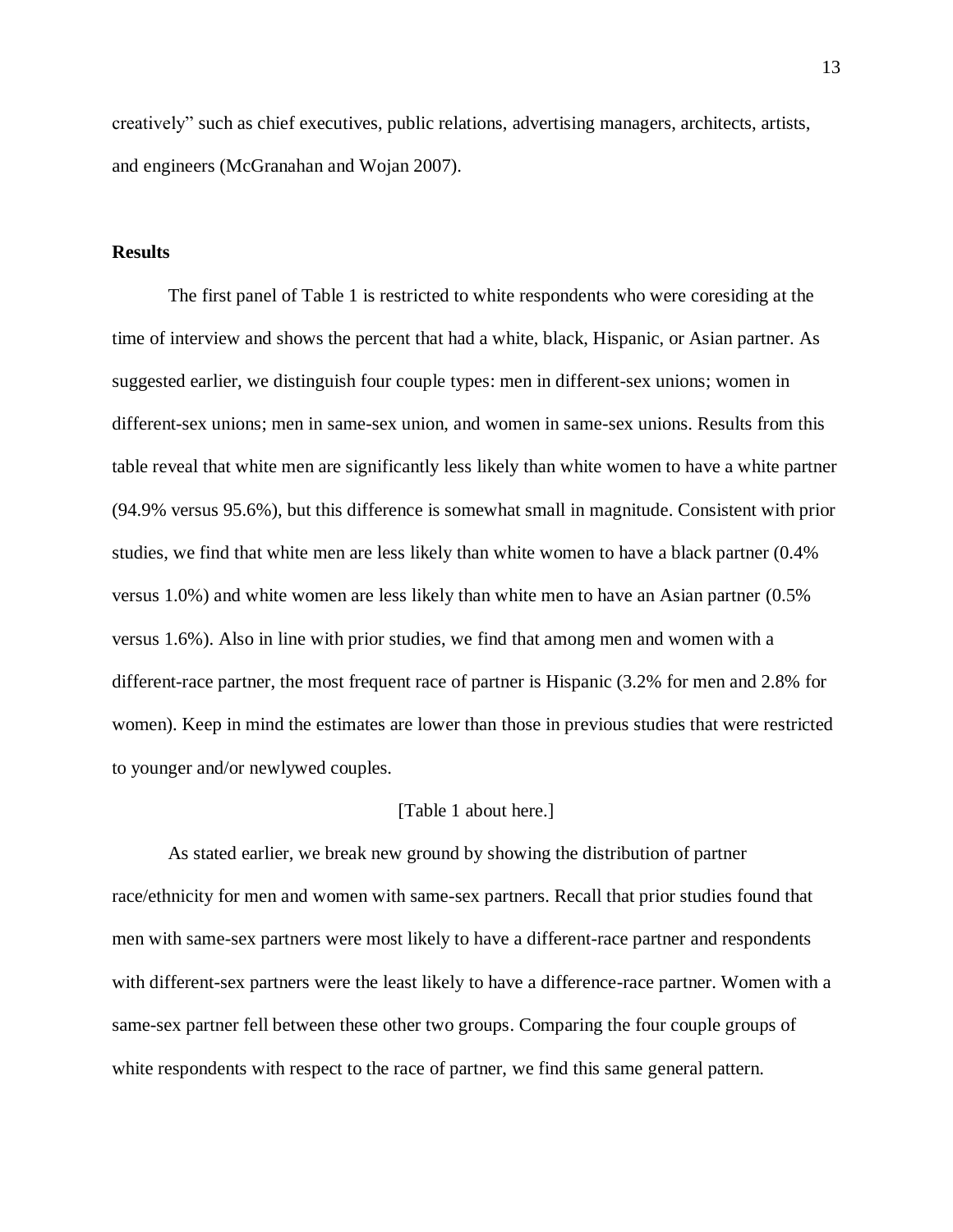Specifically, men with a same-sex partner are the group most likely to have a black, Hispanic, or Asian partner. Women with a same-sex partner are more likely than both men and women with a different-sex partner to have a black or Hispanic partner but not an Asian partner. Women with a same-sex partner are more likely than women with a different-sex partner to have an Asian partner but less likely than men with different-sex partners to do so. Figure 1 shows confidence intervals for these estimates and demonstrates a considerable degree of precision in these estimates.

#### [Figure 1 about here.]

The remaining panels of Table 1 show the percent of black, Hispanic, and Asian respondents who have a white partner. Once again, we contrast the four couple types for these estimates. The patterns are generally consistent with the results in Table 1. Among black respondents, men with same-sex partners are the most likely to have a white partner (25.0%), followed by women with same-sex partners (11.5%), men with different-sex partners (10.4%), and finally women with different-sex partners (4,2%); however, the gap between women with same-sex partners and men with different-sex partners is small. Among Hispanics, the big distinction is between respondents with same-sex and different-sex partners. Specifically, 15.6% of men and 17.0% of women with a different-sex partner have a white partner, in comparison to 30.0% and 28.6% of men and women with a same-sex partner. Differences across couple types are most pronounced among Asian respondents. Asian men in same-sex unions are most likely to have white partner (37.2%) and Asian men in different-sex unions are the least likely (7.3%), with women in same-sex and different-sex unions falling in between these groups (20.0% and 18.3%, respectively).

Table 2 shows sample statistics for the independent variables in our model for the four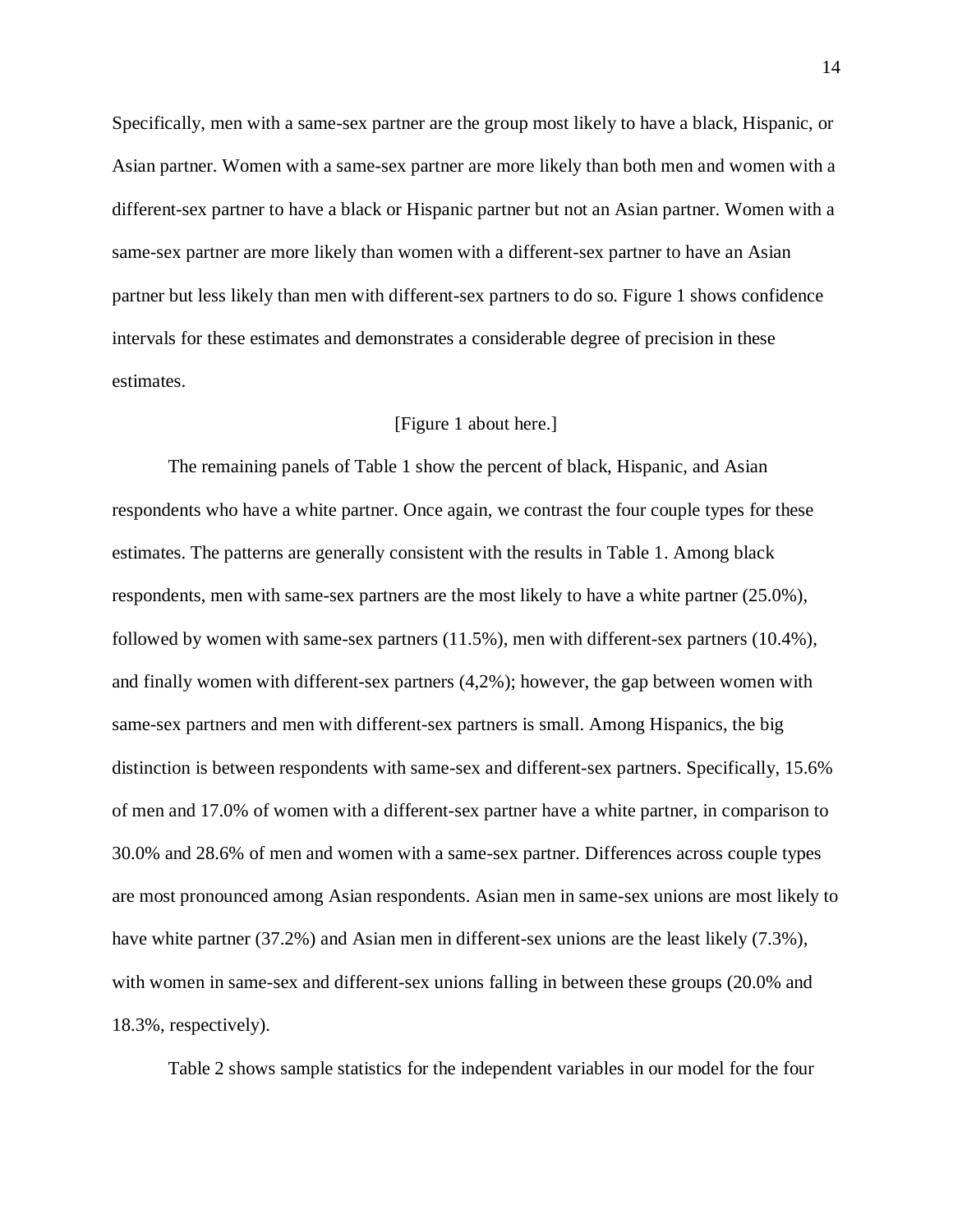different couple types. It also indicates whether respondents in same-sex unions differ significantly from their same-sex counterparts in different-sex unions. Men and women in different-sex unions are slightly older than their counterparts in same-sex unions ( $p < .05$ ). For instance, the average age of men in different-sex unions is 51.2 while the average age of men in same-sex unions is 47.4. Men and women in different-sex unions also have lower levels of educational attainment than their counterparts in same-sex unions. To offer just one indicator, 13.6% of men and 12.7% of women with a different-sex partner have an advanced degree (e.g., masters), in comparison to 18.7% of men and 20.2% of women with a same-sex partner. Women with same-sex partners are the least likely of the four groups to be immigrants. Among those with different-sex partners, 18.2% of the men and 18.5% of the women were born in another country. Among those with same-sex partners, 19.7% of the men and 10.2% of the women were foreign-born.

#### [Table 2 about here.]

With respect to the variables that correspond to PUMA, respondents in different-sex unions reside in contexts that have fewer immigrants than do their counterparts in same-sex unions. On average, men and women with different-sex partners reside in communities that are 11.4% and 11.3% immigrant, respectively; men and women with same-sex partners reside in communities that are 15.2% and 12.5% immigrant. Respondents with different-sex partners also reside in communities with smaller minority populations. Specifically, men and women in different-sex unions live in communities that are 72.1% and 72.3% white; men and women in same-sex unions live in communities that are 65.7% and 69.8% white. Finally, respondents with different-sex partners also reside in communities with fewer members of the creative class. For instance, 29.6% of the respondents in the communities of men with a different-sex partner are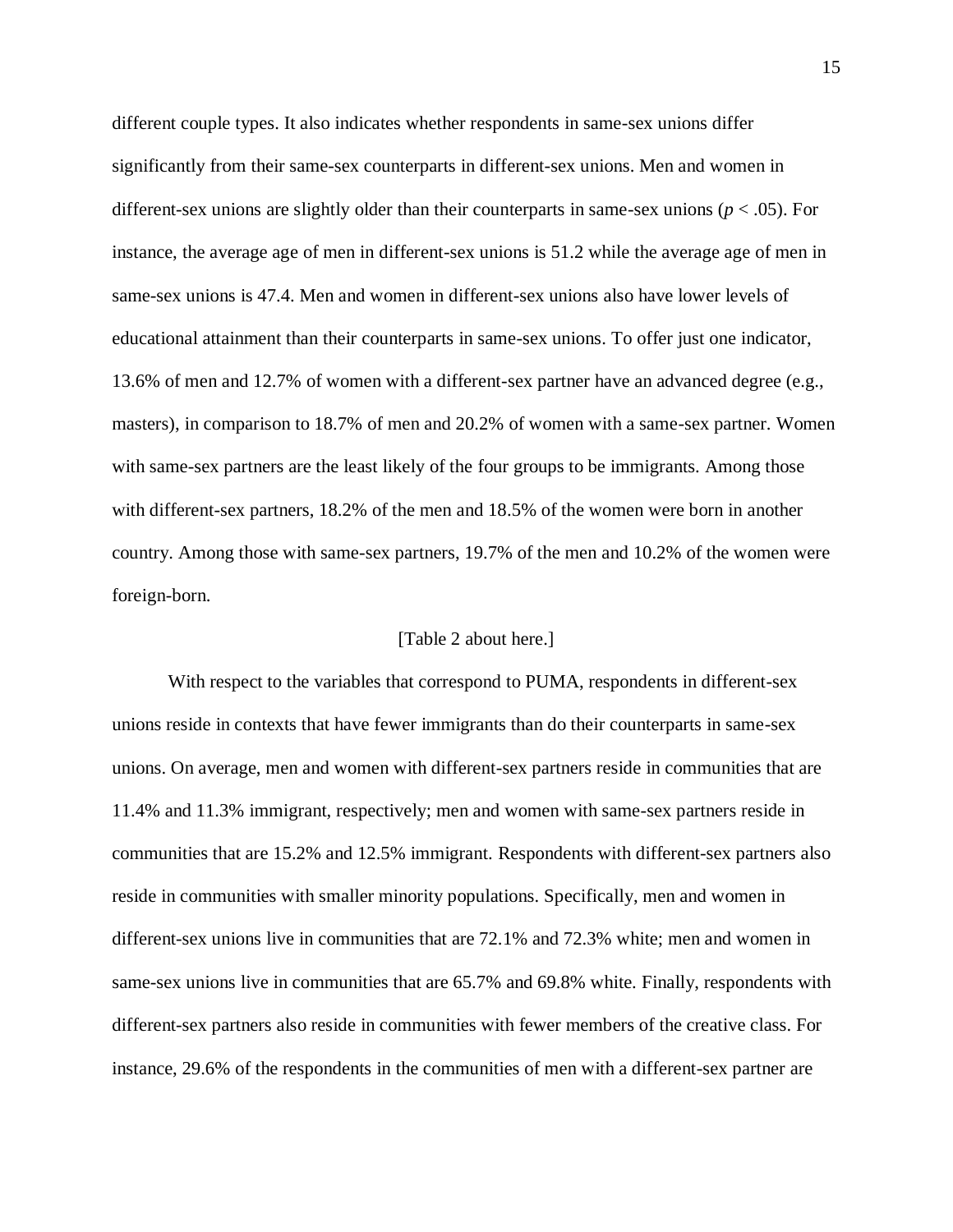members of the creative class in comparison to 32.9% of the communities of men with a samesex partner. These differences across couple types in the independent variables above underline the need to control for these variables in models contrasting these four groups of respondents.

The results from Table 1 do not take into account the fact respondents in the four couple types differ in terms of individual and contextual characteristics, as illustrated in Table 2. Table 3 shows results from multinomial logit models estimates for whites that predict having a black, Hispanic, or Asian partner (versus a white partner). The first set of models includes three indicator variables for couple type, with men in different-sex couples serving as the omitted reference category. Next, we add the individual and contextual characteristics. Results from the first set parallel those in Table 1 except they contrast the likelihood of having a black versus a white partner rather than simply addressing the likelihood of having a black partner. They also quantify differences between the groups in terms of log odds. Positive coefficients for a given variable indicate higher log odds of having a specific race partner, while negative coefficients indicate lower log odds.

#### [Table 3 about here.]

The patterns shown in this table are, for the most part, consistent with those in Table 1. To offer one example, white men and women with same-sex partners have significantly higher log odds of having a black or Hispanic partner in comparison to white men with different-sex partners. Furthermore, the relative size of the coefficients further indicate that white men in same-sex unions are more likely than white women in same-sex unions to have a black or Hispanic partner. Once again, we see that white men with same-sex partners are most likely to have an Asian partner, followed by white men with different-sex partners, and then white women with same-sex partners, leaving white women with different-sex partners the least likely to have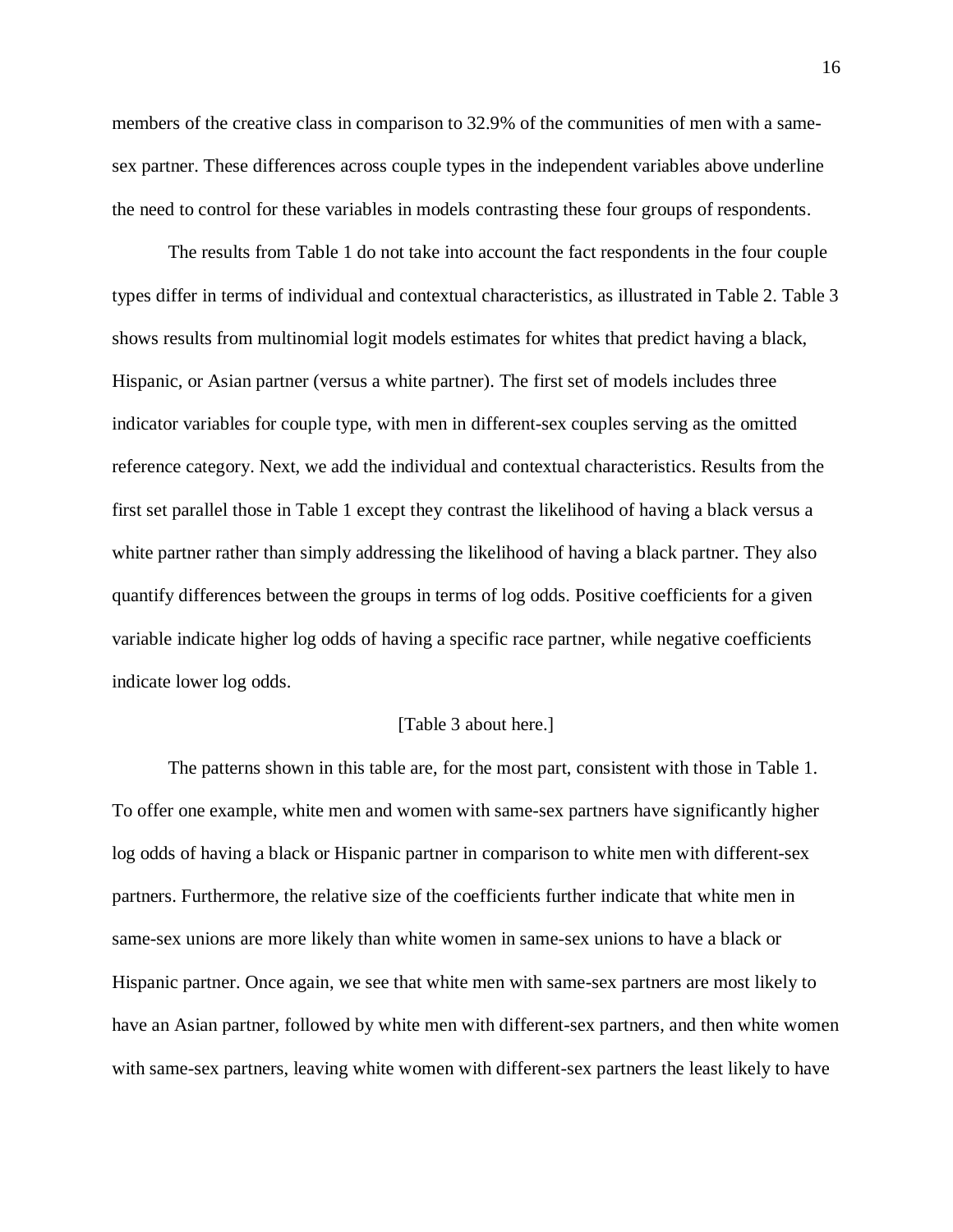an Asian partner. But the gap between white women with same-sex and different-sex partners in the log odds of having an Asian partner is relatively small.

Next, we consider how the couple type indicators change before and after the additional set of variables is added. Here we see the patterns persist, but in most cases, the coefficients for men and women in same-sex unions decrease. This suggests that white men and women in samesex unions are more likely to have a different-race partner in part because of their own characteristics and those of their PUMAs. Still, some substantial gaps remain. For instance, compared to white men in a different-sex union, white men in a same-sex union have odds of having a black partner that are almost five times higher (i.e.,  $4.67 = \exp(1.54)$ ) and odds of having a Hispanic partner that are over 70% greater (i.e.,  $(1.73 - 1) * 100 = 1.73 = exp(0.55)$ ). But their chances of an Asian partner are only about 16% greater. Interestingly, gaps between respondents in same-sex and different-sex unions are greatest for black partners.

Table 4 shows results from multinomial logit models estimated for blacks, Hispanics, and Asians that predict having white partner (versus a same-race partner). Regardless of race/ethnicity, men in same-sex unions are most likely to have a white partner and respondents in different-sex unions are the least likely, with women in same-sex unions falling between these two groups. However, among blacks the gap between women in same-sex unions and men in different-sex unions is only marginally significant. A comparison of these patterns with those in in the previous table reveals that individual and contextual factors appear to figure less prominently into the gaps for minority respondents than for white respondents. With the set of control variables, respondents in a same-sex union are significantly  $(p < .05)$  more likely than men in a different-sex union to have a white partner, with the exception of black women in a same-sex union. Still, some large gaps remain, particularly for Asians. Asian men in a same-sex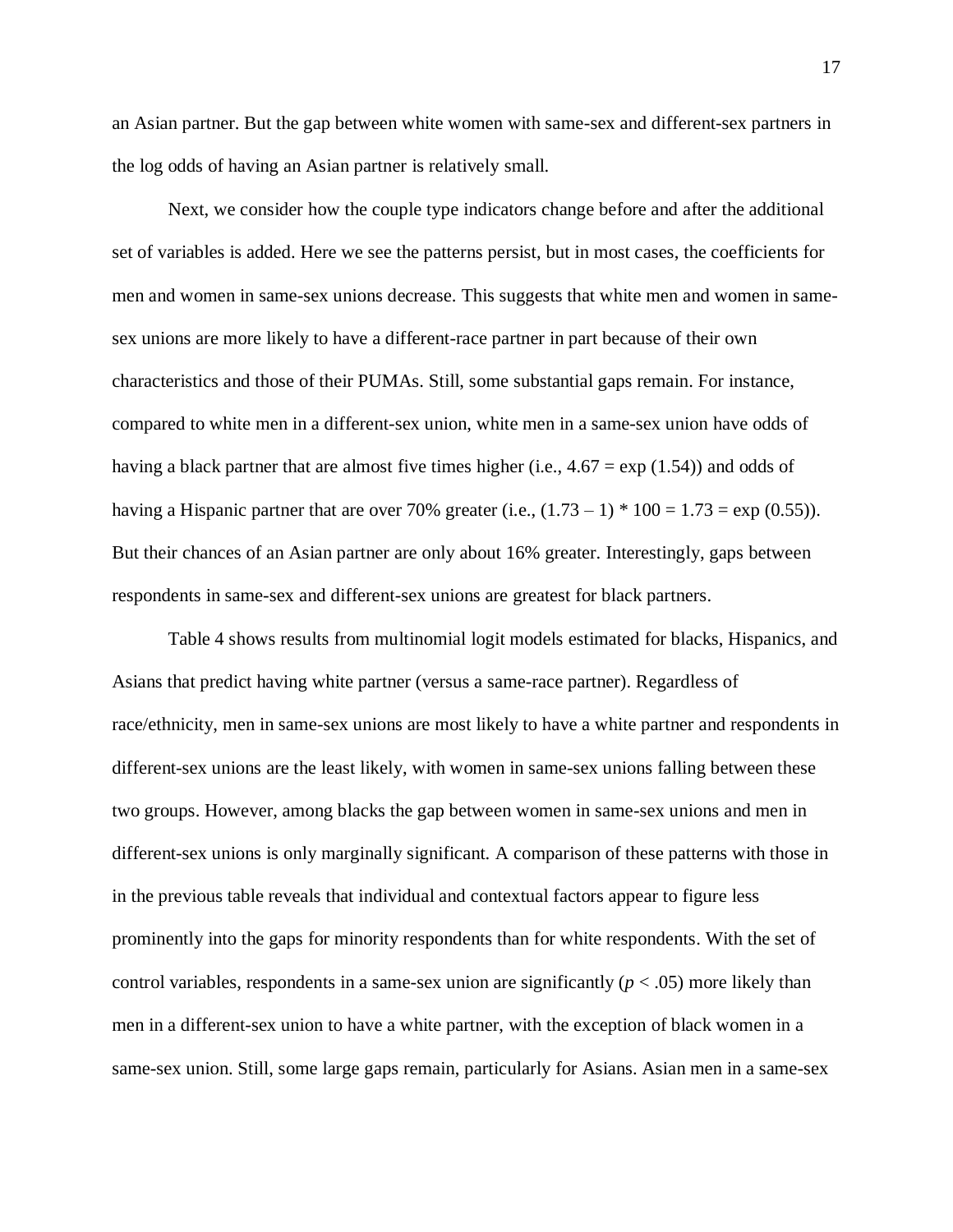union have over ten times the odds of having a white partner as Asian men in a different-sex union, and Asian women in a same-sex union have over three times the odds as Asian men in a different-sex union.

## [Table 4 about here.]

These descriptive and multivariate results are consistent with those of previous studies that document the highest level of interracial coupling among same-sex male couples. But they do not directly reveal racial/ethnic hierarchies *within* different couple types. For instance, to what extent do white men favor white men over different-race men when in PUMAs with equal percentages of whites, blacks, Hispanics, and Asians? To determine this, we computed predicted probabilities that white men in same-sex unions have white, black, Hispanic, and Asian partners based on the multivariate model estimated in Table 3; however, this model was estimated for the four different couple types (e.g., white men in same-sex unions). We first estimated probabilities using mean values for the four couple types to approximate (with some distortion) the results in Table 1 (Muller and MacLehose 2014). Next, we estimated these probabilities using the mean values for white men in different-sex unions so that four couple types were similar in their characteristics. Finally, we estimated probabilities by equalizing the percentages of the four different racial groups in PUMAs. These probabilities are displayed in Table 5 as percentages.

#### [Table 5 about here.]

We focus first on the results for white men with same-sex partners because they exhibit the most pronounced hierarchies. As in Table 1, these predicted percentages revealed that white men with same-sex partners were most likely to be partnered with white men (with 89.9% predicted to do so), followed by Hispanics (6.1%), Asians (2.0%), and blacks (1.9%). After equalizing the percentages of the four different racial groups in PUMAs, white men were still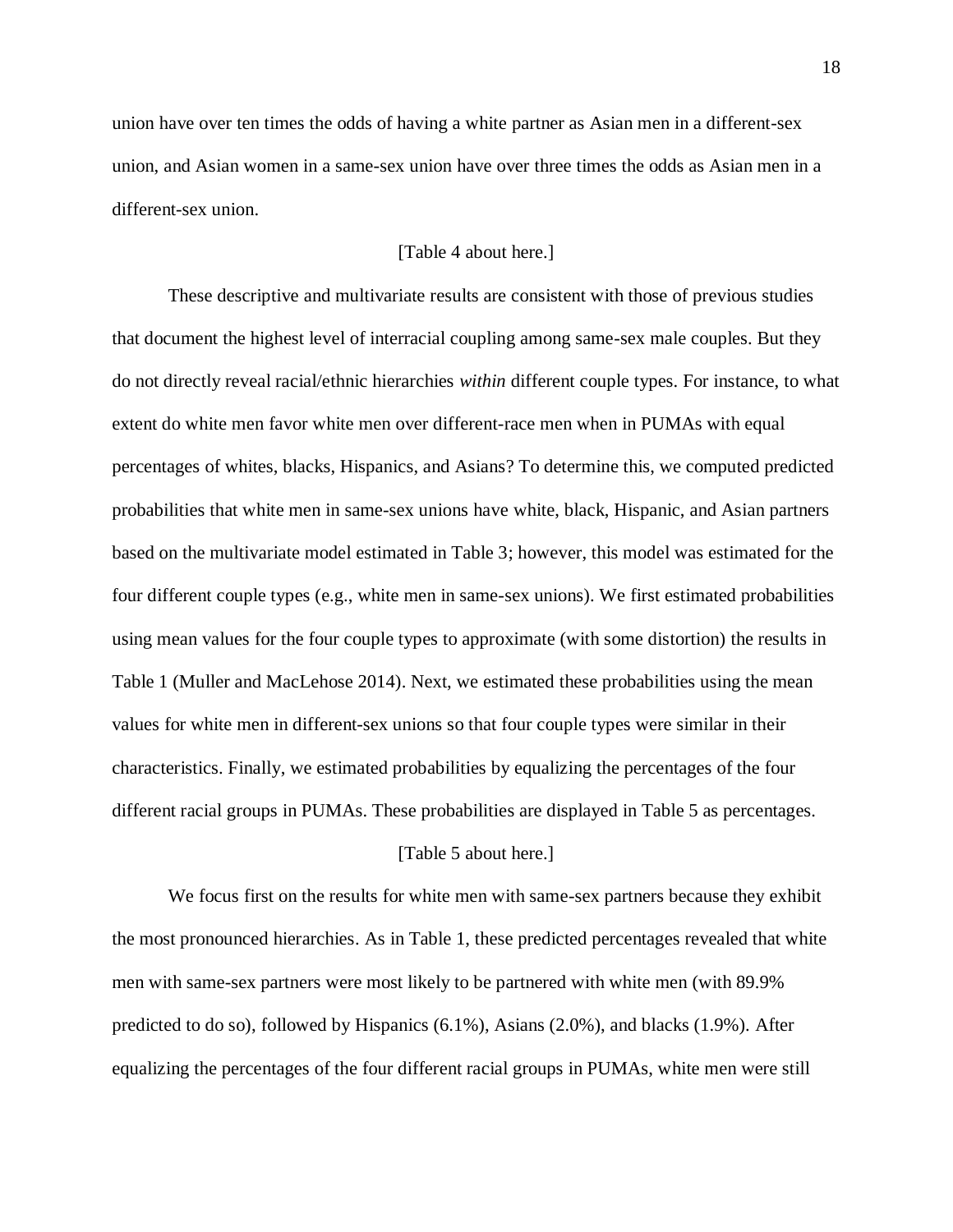most likely to be partnered with white men (with 79.0% predicted to do so), followed by Hispanics (11.3%), Asians (6.2%), and blacks (3.6%). Of course, these estimates do not take into account the fact that white men are closer to Asian men than black men in terms of SES and that Hispanics vary with respect to race. Nor do they take into account residential segregation.

Scholars have long assumed that the exchange of characteristics valued in a mate for race/ethnicity is indicative of gendered racial hierarchies. Figure 3 shows the point estimates and confidence intervals for age gaps between partners for couples that involve whites. Each of the four couple types is showcased in a separate graph. Reflecting large sample sizes in the ACS, the confidence intervals for different-sex unions are small. The patterns in Figure 3.A are especially striking. Unions involving an Asian man and a white man have an age gap that is over six years, with the white man being older than the Asian man. The average gap for white men partnered with white men is around zero years. This is just another indicator of how Asian men fare in racial hierarchies among gay men.

## [Figure 3 about here.]

## **Conclusion**

A recurring finding from studies using Internet and population-based studies is that Asian men are marginalized from heterosexual and gay mate markets; however, studies concerning racial/ethnic hierarchies are limited due to their focus on either different-sex partnering or samesex partnering. We used recent data from the American Community Survey (ACS) to provide a comprehensive picture of racial/ethnic hierarchies in mate markets by focusing on two general outcomes involving coresidential unions (i.e., cohabitation and marriage). First, we assessed the extent to which whites were partnered with blacks, Hispanics, and Asians, and alternatively, the extent to which blacks, Hispanics, and Asians were partnered with whites. In examining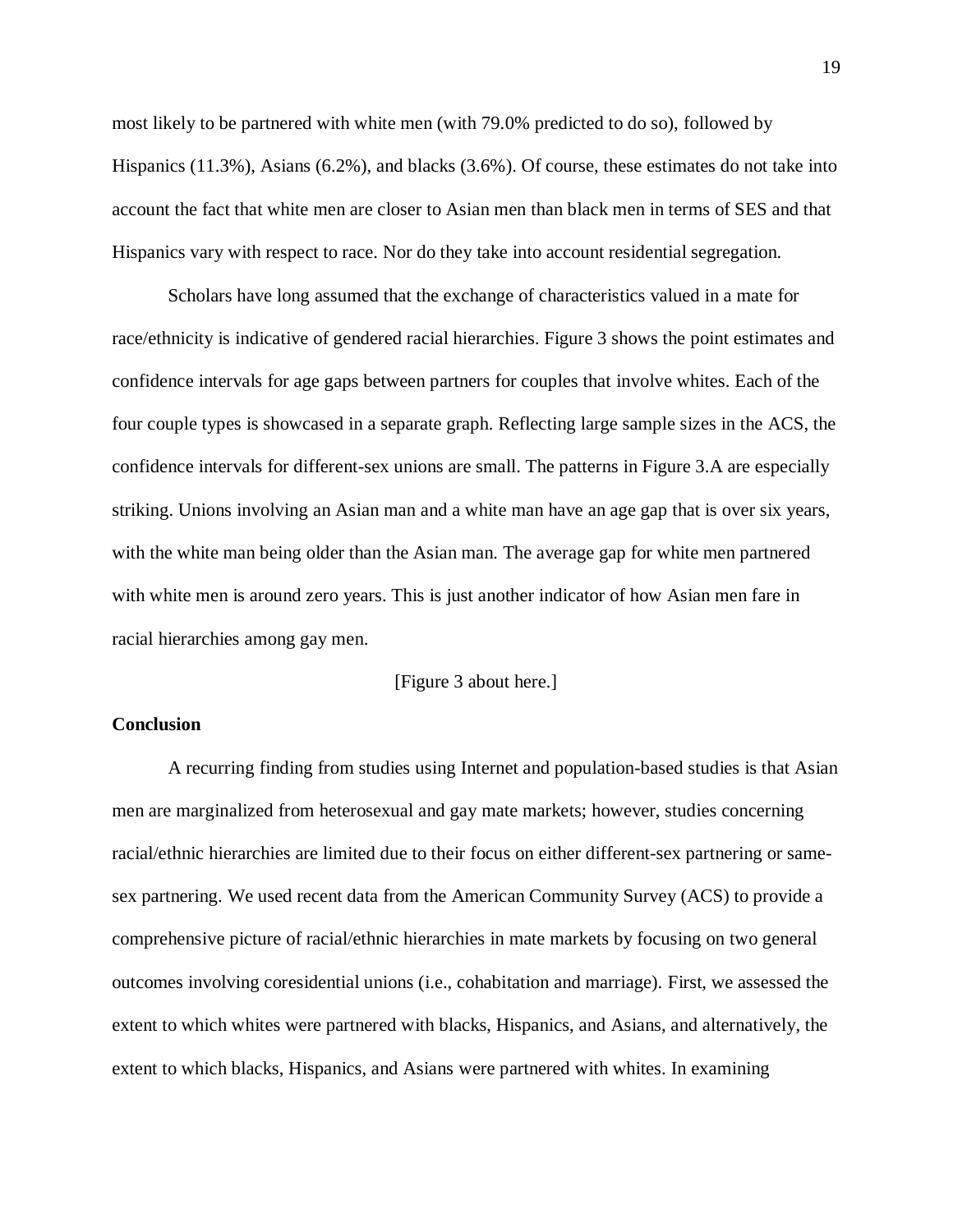partnering between whites and minorities, we contrasted four different groups of ACS respondents: men in different-sex unions; women in different-sex unions; men in same-sex union, and women in same-sex unions. Second, we examined the age gap between partners within these four different union types, comparing unions that involved two whites with those that involved a white partner and a black, Hispanic, or Asian partner.

Prior studies found evidence that same-sex male unions were most likely to be interracial and that different-sex unions were the least likely to be interracial, with same-sex female unions falling between these two other union types (Jepson and Jepsen 2012; Schwartz and Graf 2009). Yet, these studies did not differentiate men and women with different-sex partners, nor did they differentiate the race/ethnicity of respondents and their partners. We find evidence among whites that men with a same-sex partner are the group most likely to have a black, Hispanic, and Asian partner (versus a white partner). Similarly, we find evidence among blacks, Hispanics, and Asians that men with a same-sex partner are the group most likely to have a white partner (versus a same-race partner).

With the addition of the control variables, the gaps between men with a same-sex partner and the other three groups decreased for whites but not for minorities. The multivariate analyses suggested that white men with a same-sex partner were more likely than respondents in other groups to have a different race partner in part because of their own characteristics or characteristics of their PUMA. The rank ordering of the other three groups was less consistent, but in most instances minority-white pairings were more common for women with same-sex female partners than for men and women with different-sex partners to have a black or Hispanic partner.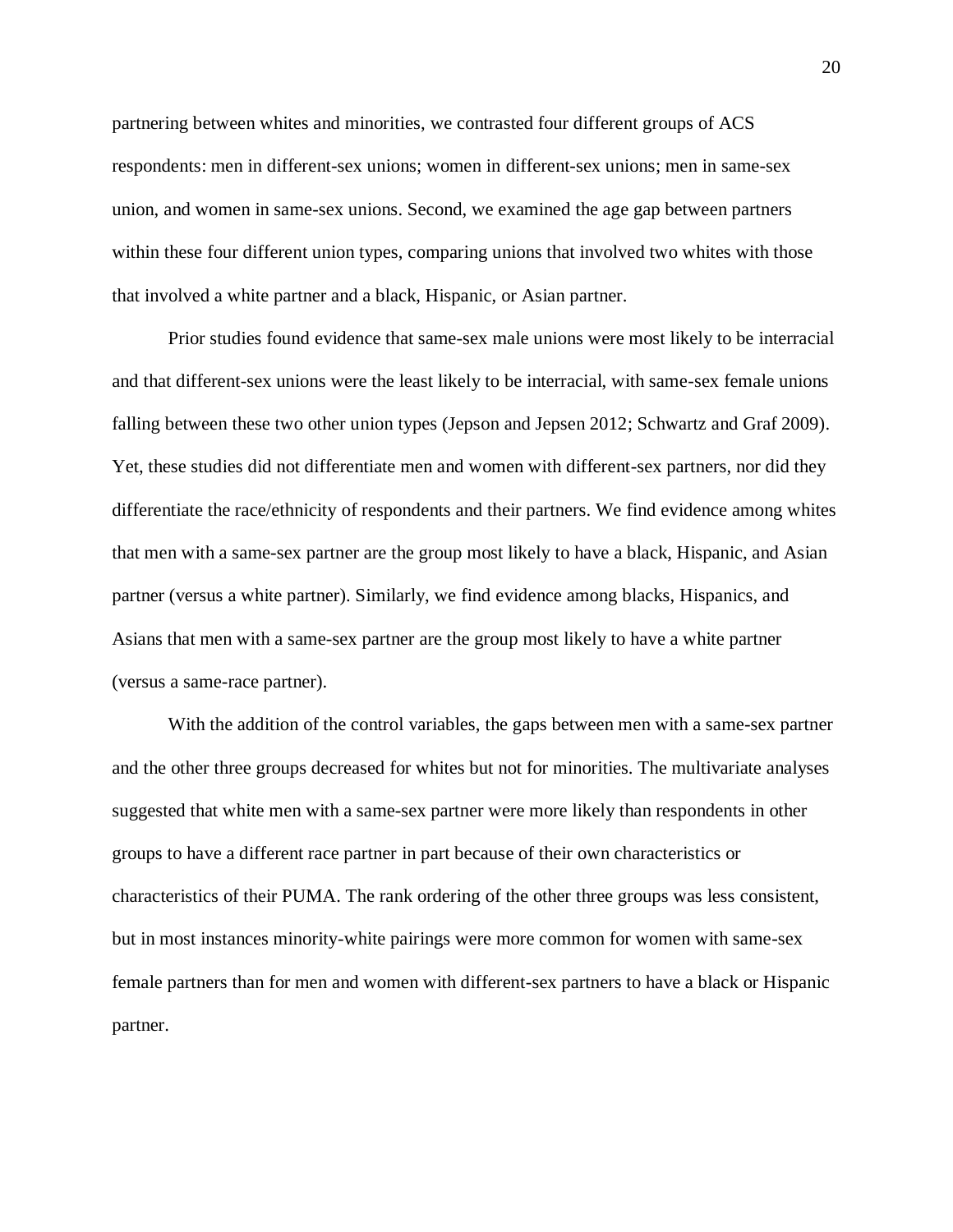Previous studies have also demonstrated that age gaps between partners are greater in same-sex unions than in different-sex unions (Jepson and Jepsen 2012; Schwartz and Graf 2009). These studies computed the absolute value of the age gap between partners. In contrast, we subtracted the female partner's age from the male partner's for different-sex couples and the minority partner's age from the white partner's for same-sex couples. For same-sex couples involving two whites, we randomly selected one partner and subtracted their age from the age of their partner. These analyses revealed that in same-sex male unions, but not other couple types, whites were substantially older when partnered with blacks, Hispanics, and Asians.

Our findings offered mixed support for the notion that Asian men were marginalized from mate markets. For instance, in the descriptive analyses of minorities, Asian men in samesex unions were the group most likely to have a white partner, whereas Asian men in differentsex unions were among the groups least likely to have a white partner. When we examined hierarchies from the vantage point of white men in same-sex unions, the patterns were more complex. We plan to devise strategies for better elucidating hierarchies and to streamline the analyses prior to the PAA Meetings. We also plan to examine regional variation in the hierarchies.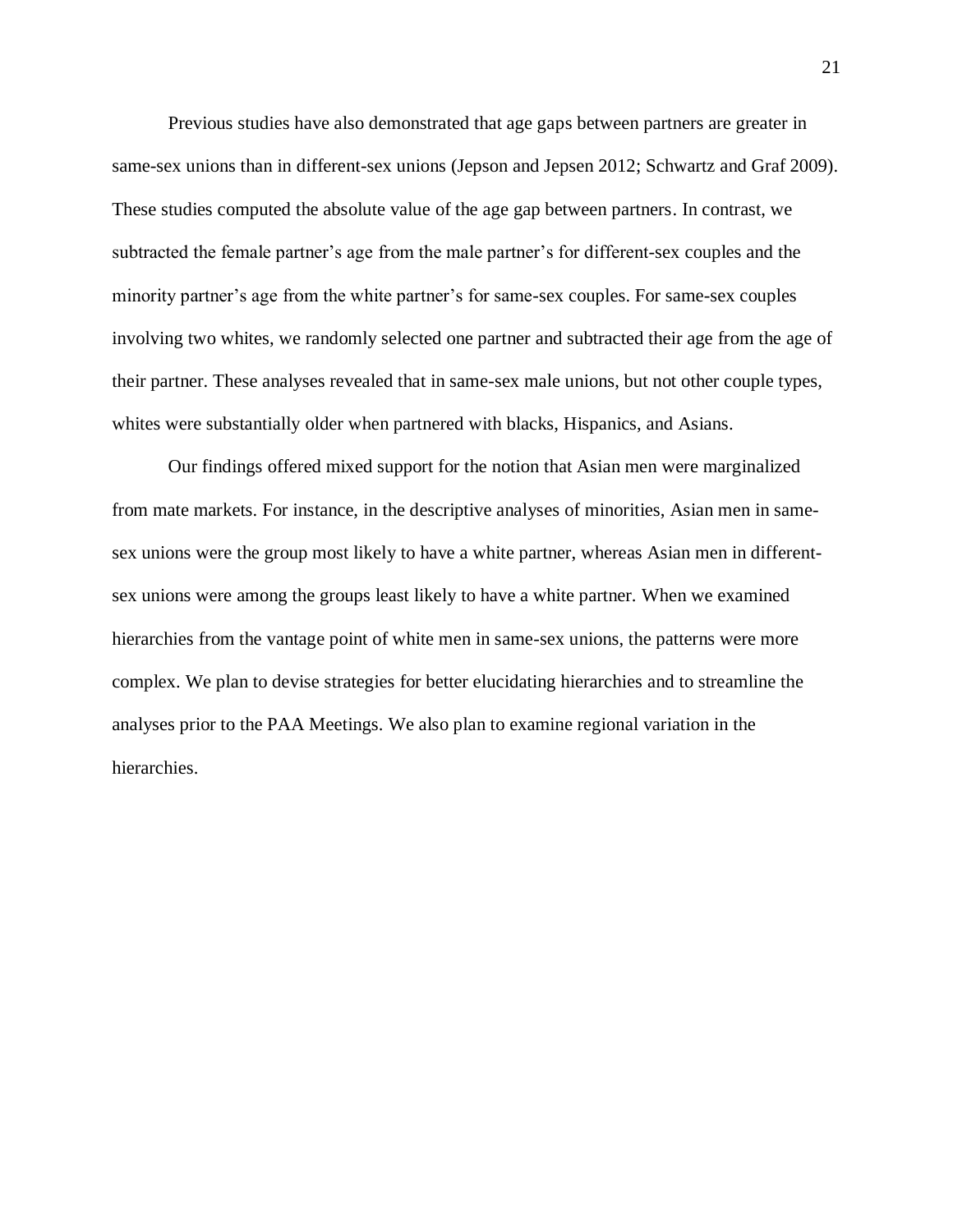#### **References**

- Balistreri, Kelly Stamper, Kara Joyner, and Grace Kao. "Relationship involvement among young adults: Are Asian American men an exceptional case?." *Population research and policy review* 34, no. 5 (2015): 709-732.
- Bonilla-Silva, Eduardo. "From bi-racial to tri-racial: Towards a new system of racial stratification in the USA." *Ethnic and racial studies* 27, no. 6 (2004): 931-950.
- Balistreri, Kelly Stamper, Kara Joyner, and Grace Kao. "Trading Youth for Citizenship? The Spousal Age Gap in Cross‐Border Marriages." *Population and development review* 43, no. 3 (2017): 443-466.
- Brown, Susan L., Jennifer Van Hook, and Jennifer E. Glick. "Generational differences in cohabitation and marriage in the US." *Population Research and Policy Review* 27, no. 5 (2008): 531-550.
- Childs, Erica Chito. *Fade to black and white: Interracial images in popular culture*. Rowman & Littlefield Publishers, 2009.
- Choi, Kate H., and Marta Tienda. "Marriage‐market constraints and mate‐selection behavior: Racial, ethnic, and gender differences in intermarriage." *Journal of Marriage and Family* 79, no. 2 (2017): 301-317.
- Davis, Kingsley. "Intermarriage in caste societies." *American Anthropologist* 43, no. 3 (1941): 376-395.
- Diamond, Lisa M. *Sexual fluidity*. Harvard University Press, 2008.
- Black, Dan, Gary Gates, Seth Sanders, and Lowell Taylor. "Demographics of the gay and lesbian population in the United States: Evidence from available systematic data sources." *Demography* 37, no. 2 (2000): 139-154.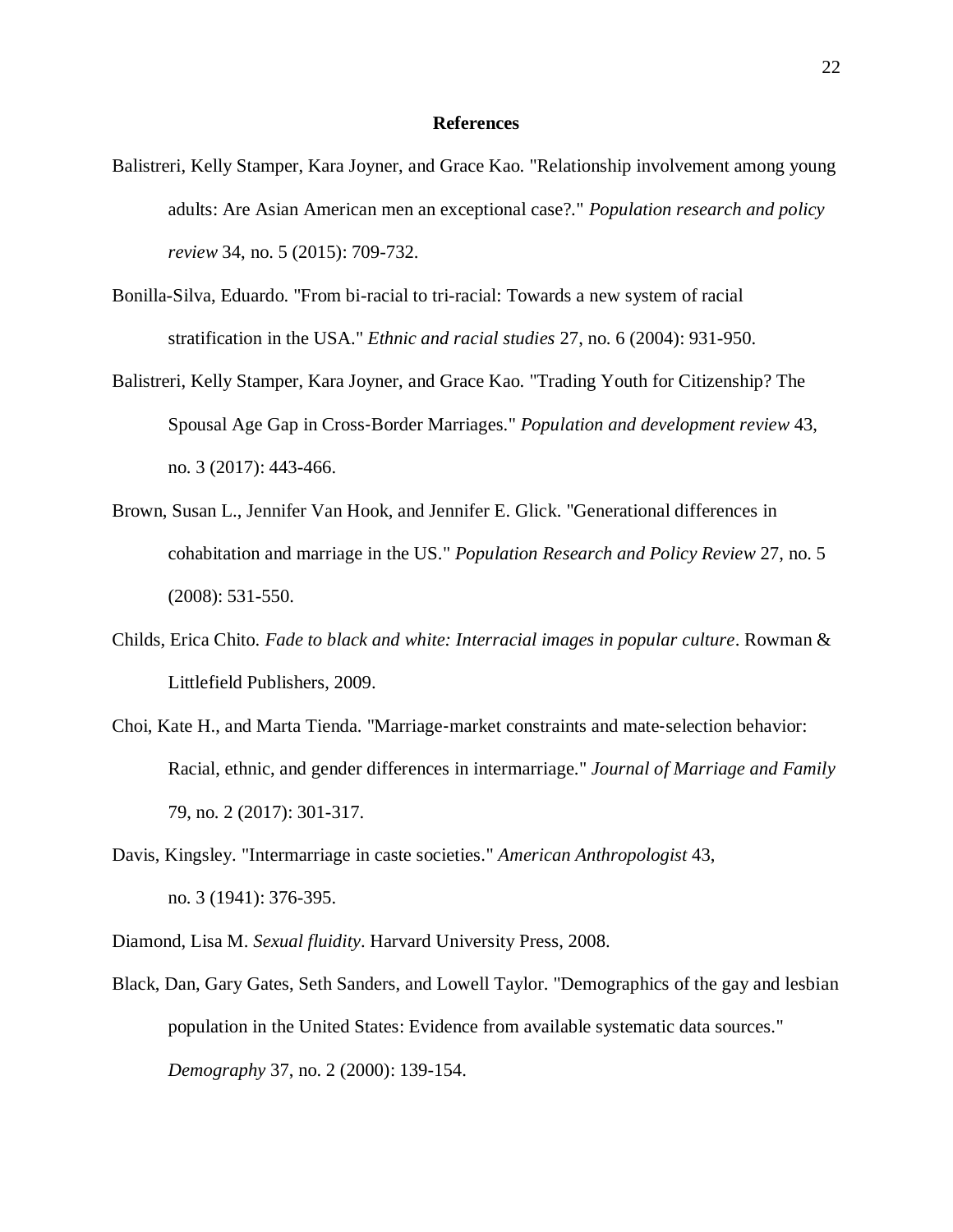- Gullickson, Aaron, and Vincent Kang Fu. "Comment: An endorsement of exchange theory in mate selection." *American Journal of Sociology* 115, no. 4 (2010): 1243-1251.
- Han, Chong-suk, and Kyung-Hee Choi. "Very Few People Say "No Whites": Gay Men of Color and the Racial Politics of Desire." *Sociological Spectrum* (2018): 1-17.
- Jepsen, Lisa K., and Christopher A. Jepsen. "An empirical analysis of the matching patterns of same-sex and opposite-sex couples." *Demography* 39, no. 3 (2002): 435-453.
- Kalmijn, Matthijs. "Intermarriage and homogamy: Causes, patterns, trends." *Annual review of sociology* 24, no. 1 (1998): 395-421.
- Lin, Ken-Hou, and Jennifer Lundquist. "Mate selection in cyberspace: The intersection of race, gender, and education." *American Journal of Sociology* 119, no. 1 (2013): 183-215.
- Lundquist, Jennifer H., and Ken-Hou Lin. "Is love (color) blind? The economy of race among gay and straight daters." *Social Forces* 93, no. 4 (2015): 1423-1449.
- McClintock, Elizabeth Aura. "When does race matter? Race, sex, and dating at an elite university." *Journal of Marriage and Family* 72, no. 1 (2010): 45-72.
- McGranahan, DA and Wojan TR. 2007. Recasting the creative class to examine growth processes in rural and urban counties. Regional Studies 41(2): 197-216.
- Meier, Ann, Kathleen E. Hull, and Timothy A. Ortyl. "Young adult relationship values at the intersection of gender and sexuality." *Journal of Marriage and Family* 71, no. 3 (2009): 510-525.
- Merton, Robert K. "Intermarriage and the social structure: Fact and theory." *Psychiatry* 4, no. 3 (1941): 361-374.

Muller, Clemma J., and Richard F. MacLehose. "Estimating predicted probabilities from logistic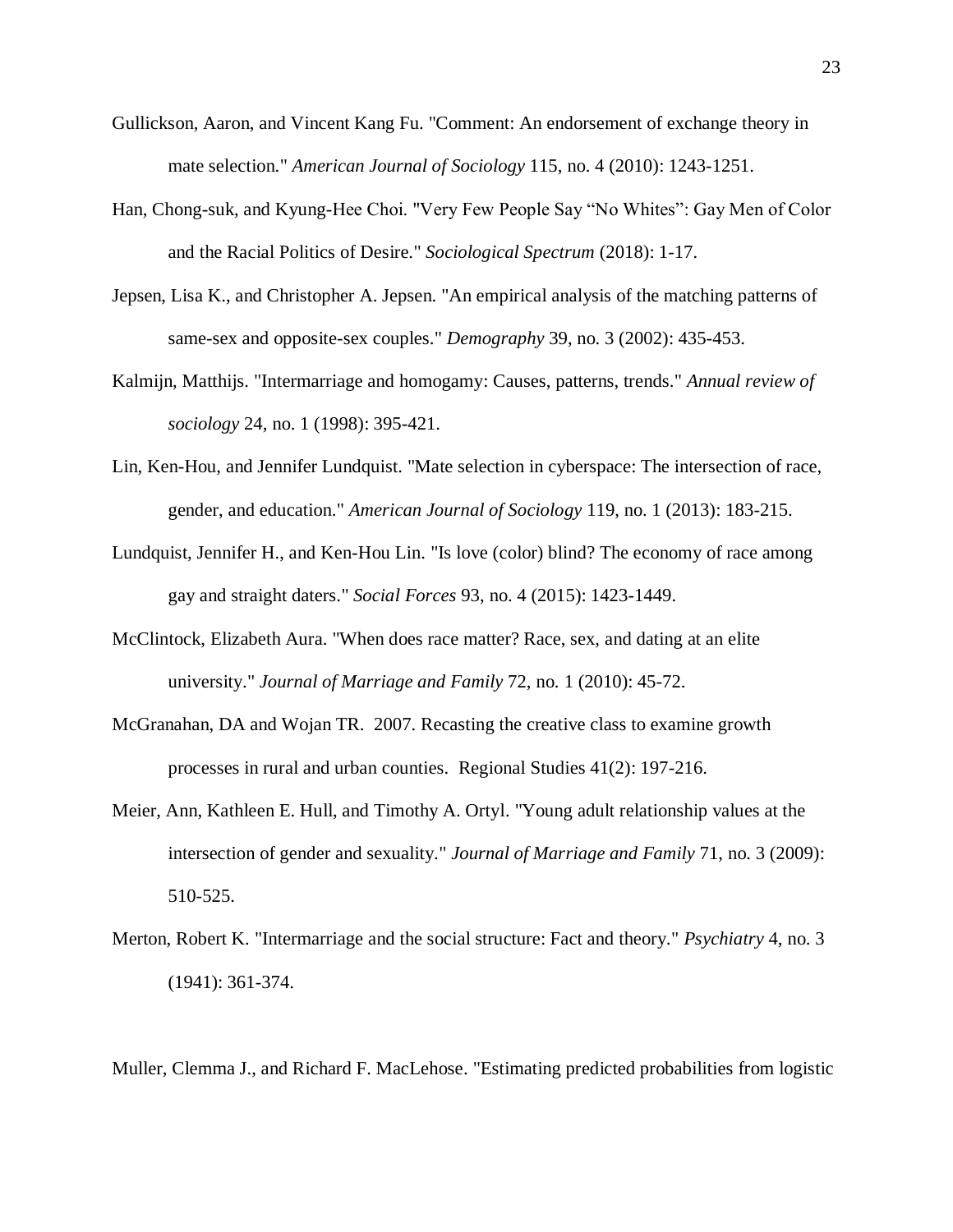regression: different methods correspond to different target populations." *International journal of epidemiology* 43, no. 3 (2014): 962-970.

- Murstein, Bernard I., Joseph R. Merighi, and Thomas E. Malloy. "Physical attractiveness and exchange theory in interracial dating." *The journal of social psychology* 129, no. 3 (1989): 325-334.
- Nemoto, Kumiko. *Racing romance: Love, power, and desire among Asian American/White couples*. Rutgers University Press, 2009.
- Omi, Michael, and Howard Winant. "Racial formations." *Racial Formation in the United States: From the 1960s to the 1990s* 260 (1994).
- Qian, Zhenchao, and Daniel T. Lichter. "Social boundaries and marital assimilation: Interpreting trends in racial and ethnic intermarriage." *American Sociological Review* 72, no. 1 (2007): 68-94.
- Rafalow, Matthew H., Cynthia Feliciano, and Belinda Robnett. "Racialized femininity and masculinity in the preferences of online same-sex daters." *Social Currents* 4, no. 4 (2017): 306-321.
- Robinson, Brandon Andrew. "Personal Preference" as the New Racism: Gay Desire and Racial Cleansing in Cyberspace." *Sociology of Race and Ethnicity* 1, no. 2 (2015): 317-330.
- Robnett, Belinda, and Cynthia Feliciano. "Patterns of racial-ethnic exclusion by internet daters." *Social Forces* 89, no. 3 (2011): 807-828.
- Rosenfeld, Michael J., and Byung-Soo Kim. "The independence of young adults and the rise of interracial and same-sex unions." *American Sociological Review* 70, no. 4 (2005): 541- 562.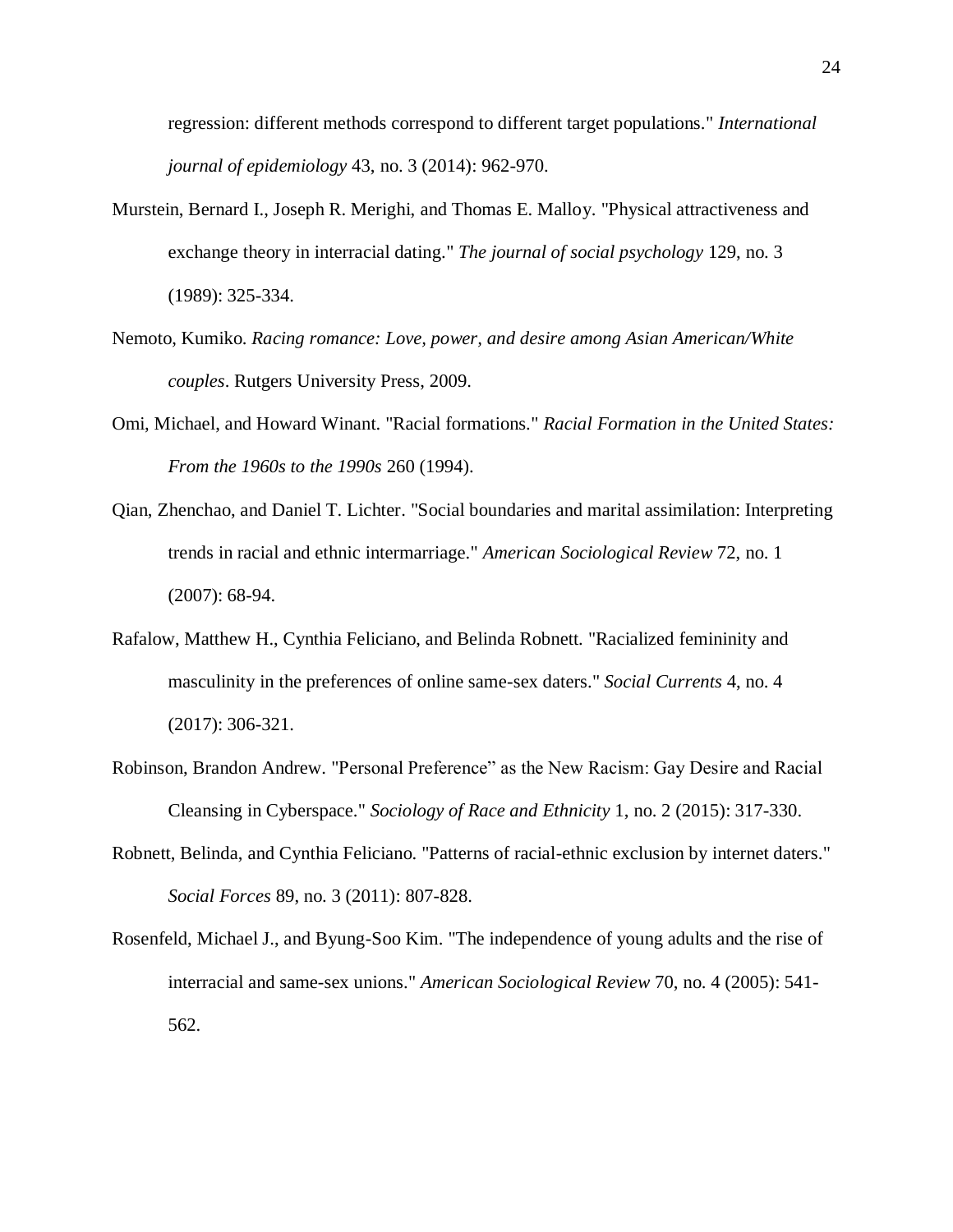- Rosenfeld, Michael J., and Reuben J. Thomas. "Searching for a mate: The rise of the Internet as a social intermediary." *American Sociological Review* 77, no. 4 (2012): 523-547.
- Steven Ruggles, Katie Genadek, Ronald Goeken, Josiah Grover, and Matthew Sobek. *Integrated Public Use Microdata Series: Version 7.0* [American Community Survey 2012-2016, 5 year sample]. Minneapolis: University of Minnesota, 2017.

[https://doi.org/10.18128/D010.V7.0.](https://doi.org/10.18128/D010.V7.0)

- Schwartz, Christine R., and Nikki L. Graf. "Assortative matching among same-sex and differentsex couples in the United States, 1990–2000." *Demographic research* 21 (2009): 843.
- Schwartz, Christine R., and Nikki L. Graf. "Can Differences in Partner Availability Explain Differences in Interracial/Ethnic Matching between Same-and Different-Sex Couples?" *Center for Demography and Ecology Working Paper* 2010-07 (2010).
- Tan, Judy Y., Felicia Pratto, Don Operario, and Shari L. Dworkin. "Sexual positioning and racebased attraction by preferences for social dominance among gay Asian/Pacific Islander men in the United States." *Archives of sexual behavior* 42, no. 7 (2013): 1233-1239.
- Tsunokai, Glenn T., Allison R. McGrath, and Jillian K. Kavanagh. "Online dating preferences of Asian Americans." *Journal of Social and Personal Relationships* 31, no. 6 (2014): 796- 814.
- Udry, J. Richard, Kara Joyner, and Karen Carver. "National Estimates of Adolescent Romantic Relationships." In *Adolescent Romantic Relations and Sexual Behavior*, pp. 37-70. Psychology Press, 2003.

Vasquez-Tokos, Jessica. *Marriage vows and racial choices*. Russell Sage Foundation, 2017. Waters, Mary C. *Ethnic options: Choosing identities in America*. Univ of California Press, 1990. Yancey, George A. *Who is white?: Latinos, Asians, and the new black/nonblack divide*. Lynne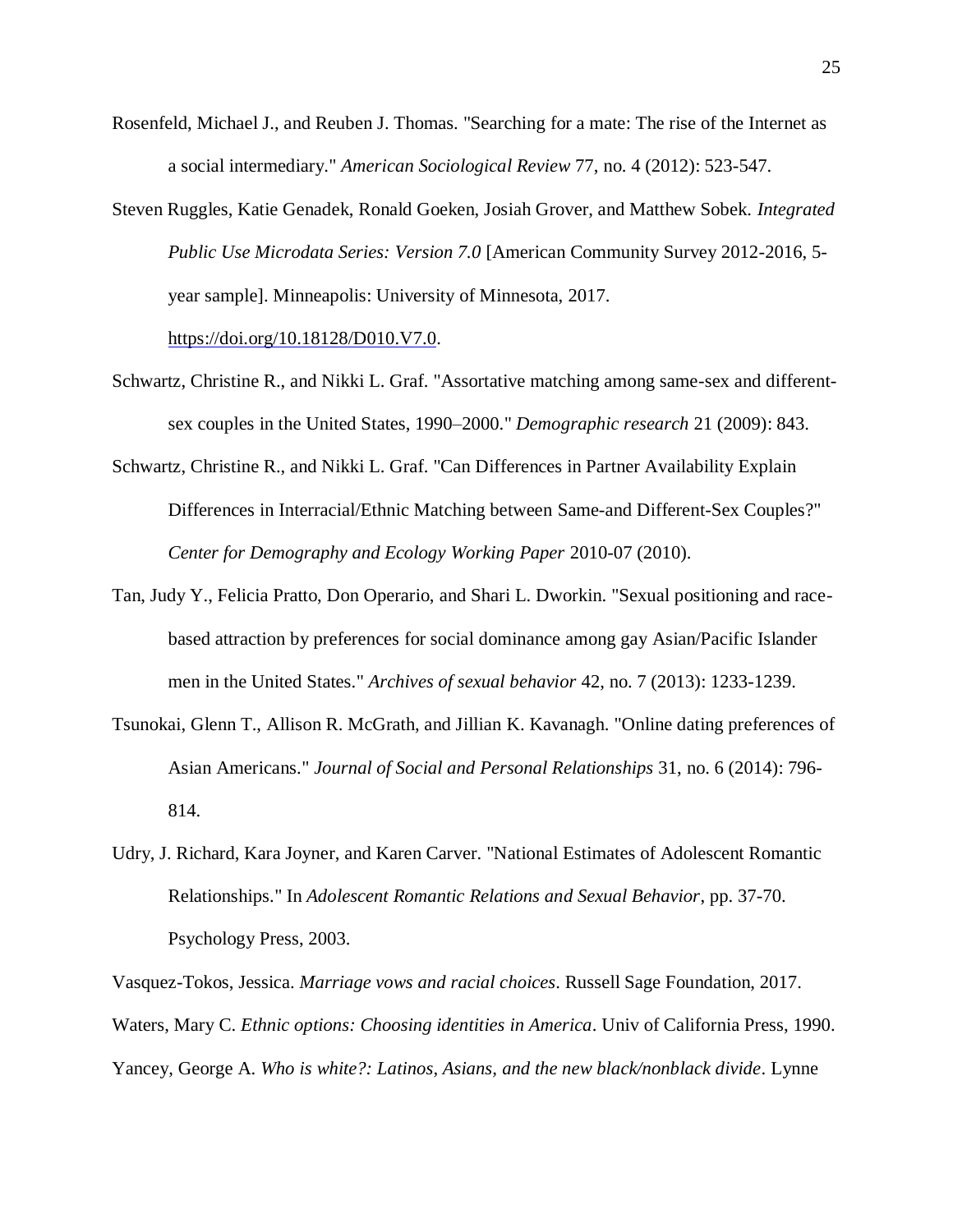Rienner Publishers, 2003.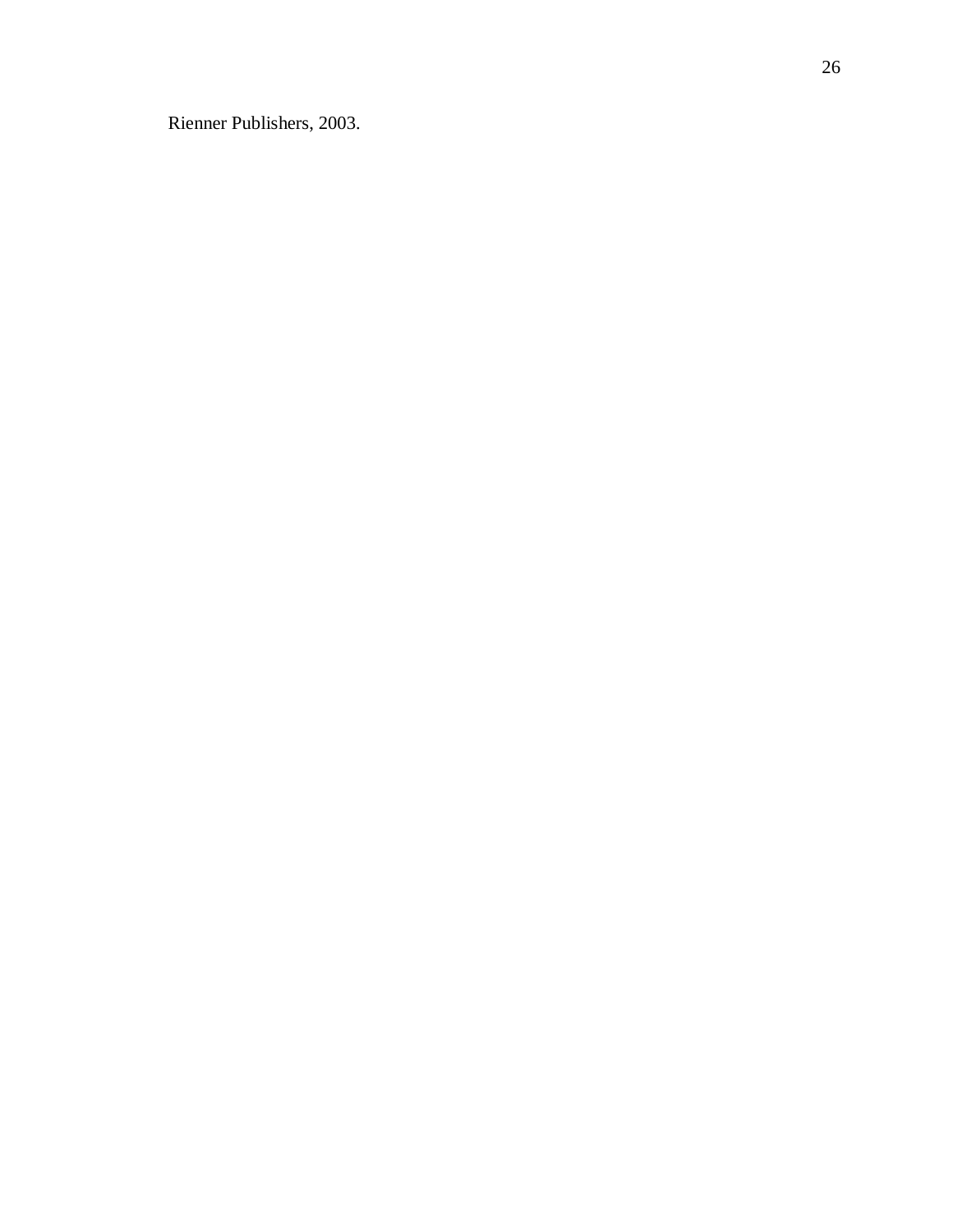

# **Figure 1. 95% Confidence Intervals for Percent with Partner of a Specific Race**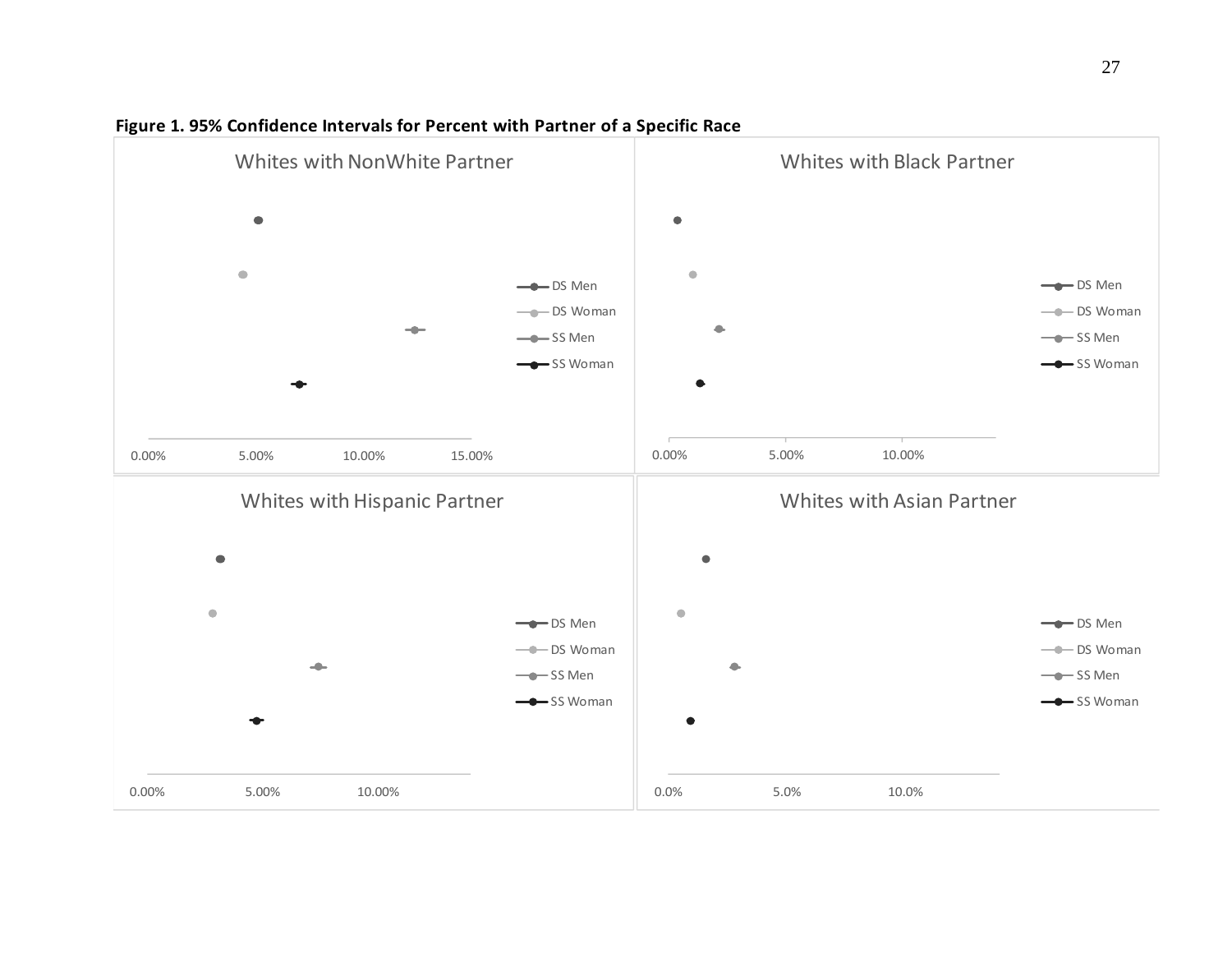

**Figure 2. Age Gaps for Select Couple Types**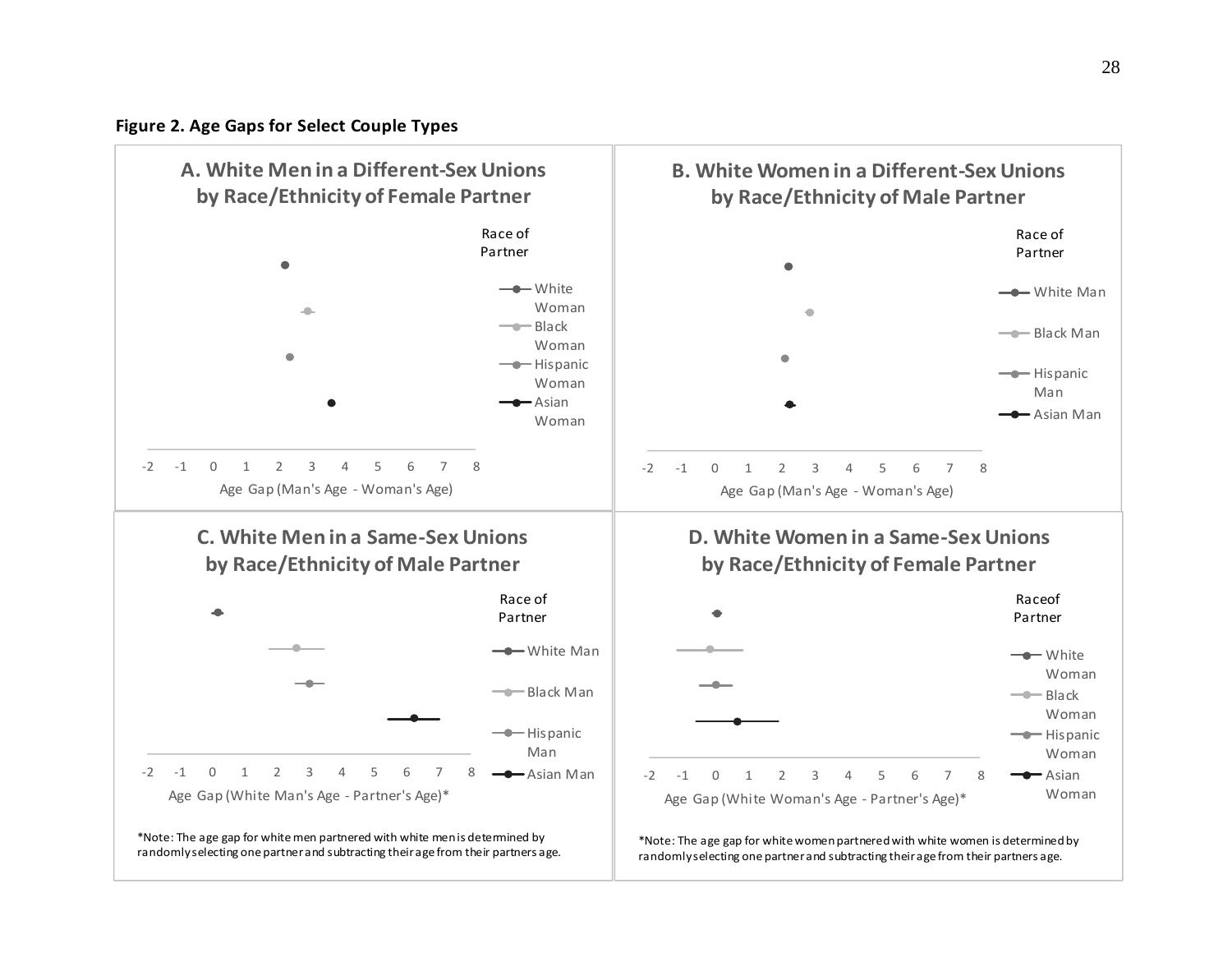|                    | Percent with Partner of Given Race |              |          |       |  |  |  |  |
|--------------------|------------------------------------|--------------|----------|-------|--|--|--|--|
|                    | White                              | <b>Black</b> | Hispanic | Asian |  |  |  |  |
| Whites             |                                    |              |          |       |  |  |  |  |
| Men in DS Unions   | 94.9%                              | 0.4%         | 3.2%     | 1.6%  |  |  |  |  |
| Women in DS Unions | 95.6%                              | 1.0%         | 2.8%     | 0.5%  |  |  |  |  |
| Men in SS Unions   | 87.6%                              | 2.2%         | 7.4%     | 2.8%  |  |  |  |  |
| Women in SS Unions | 93.0%                              | 1.3%         | 4.7%     | 0.9%  |  |  |  |  |
|                    | Percent with Partner of Given Race |              |          |       |  |  |  |  |
|                    | White                              | <b>Black</b> | Hispanic | Asian |  |  |  |  |
| <b>Blacks</b>      |                                    |              |          |       |  |  |  |  |
| Men in DS Unions   | 10.4%                              | 84.5%        | 3.9%     | 1.2%  |  |  |  |  |
| Women in DS Unions | 4.2%                               | 94.0%        | 1.6%     | 0.2%  |  |  |  |  |
| Men in SS Unions   | 25.0%                              | 69.4%        | 4.8%     | 0.9%  |  |  |  |  |
| Women in SS Unions | 11.5%                              | 82.7%        | 5.1%     | 0.7%  |  |  |  |  |
|                    | Percent with Partner of Given Race |              |          |       |  |  |  |  |
|                    | White                              | <b>Black</b> | Hispanic | Asian |  |  |  |  |
| <b>Hispanics</b>   |                                    |              |          |       |  |  |  |  |
| Men in DS Unions   | 15.6%                              | 0.8%         | 82.6%    | 1.1%  |  |  |  |  |
| Women in DS Unions | 17.0%                              | 2.0%         | 80.3%    | 0.7%  |  |  |  |  |
| Men in SS Unions   | 30.0%                              | 1.4%         | 67.3%    | 1.3%  |  |  |  |  |
| Women in SS Unions | 28.6%                              | 3.3%         | 66.7%    | 1.4%  |  |  |  |  |
|                    | Percent with Partner of Given Race |              |          |       |  |  |  |  |
|                    | White                              | <b>Black</b> | Hispanic | Asian |  |  |  |  |
| <b>Asians</b>      |                                    |              |          |       |  |  |  |  |
| Men in DS Unions   | 7.3%                               | 1.3%         | 1.7%     | 90.8% |  |  |  |  |
| Women in DS Unions | 18.3%                              | 1.0%         | 2.2%     | 78.2% |  |  |  |  |
| Men in SS Unions   | 37.2%                              | 1.9%         | 4.3%     | 57.5% |  |  |  |  |
| Women in SS Unions | 20.0%                              | 0.0%         | 5.0%     | 73.1% |  |  |  |  |

# **Table 1. Observed Percentages of Respondents Having a Partner of a Given Race**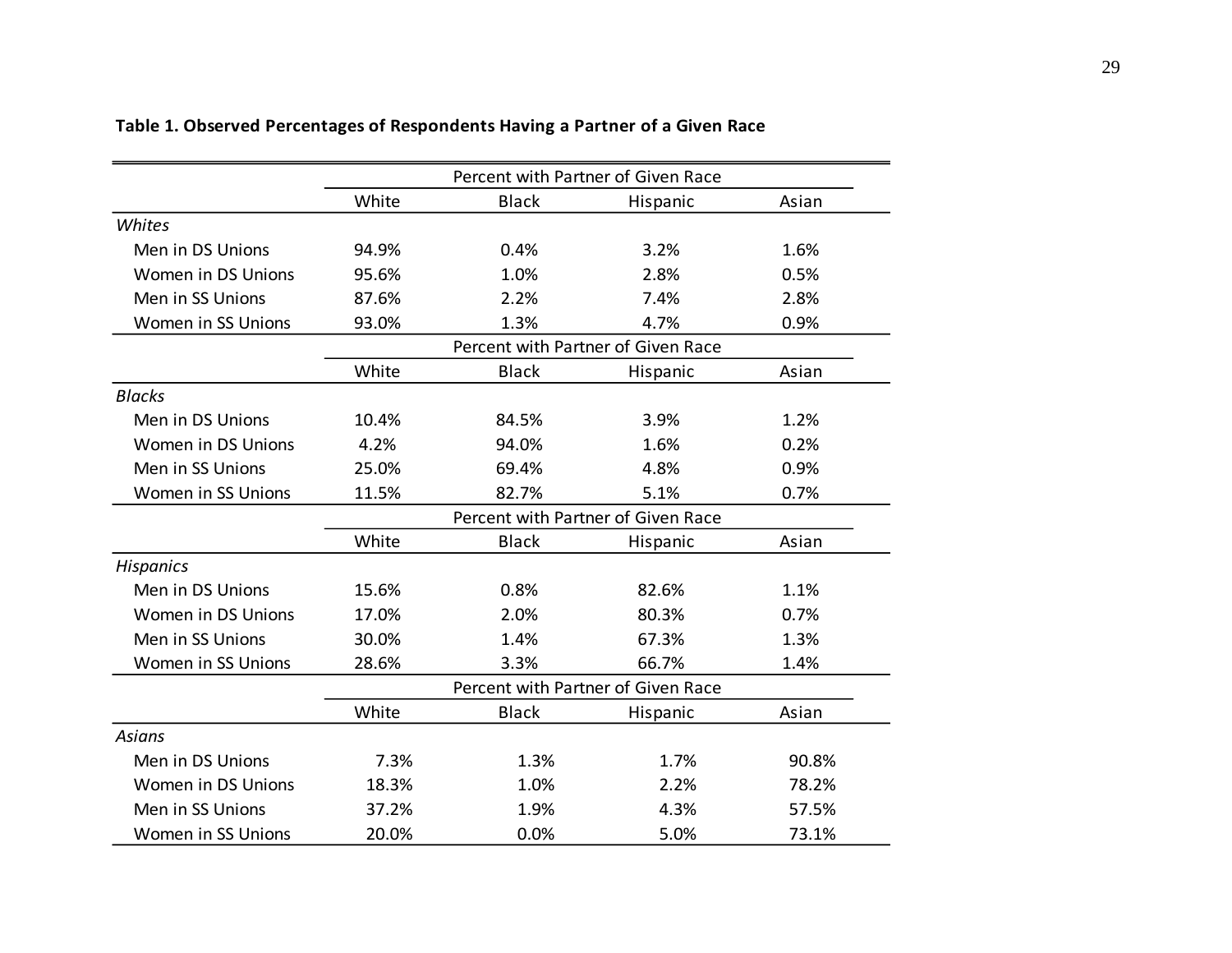|                        |           | <b>Different-Sex Unions</b> | Same-Sex Unions |        |        |        |  |
|------------------------|-----------|-----------------------------|-----------------|--------|--------|--------|--|
| Variable               | Men       | Women                       | Men             |        | Women  |        |  |
| Respondent-level       |           |                             |                 |        |        |        |  |
| White                  | 0.721     | 0.722                       | 0.687           | $\ast$ | 0.739  | $\ast$ |  |
| <b>Black</b>           | 0.079     | 0.070                       | 0.067           | $\ast$ | 0.094  | ∗      |  |
| Hispanic               | 0.144     | 0.142                       | 0.190           | $\ast$ | 0.129  | $\ast$ |  |
| Asian                  | 0.057     | 0.066                       | 0.055           |        | 0.038  | $\ast$ |  |
| Age                    | 51.242    | 49.046                      | 47.357          | $\ast$ | 47.021 | $\ast$ |  |
| Less than high school  | 0.120     | 0.100                       | 0.100           | $\ast$ | 0.076  | $\ast$ |  |
| High school degree     | 0.265     | 0.257                       | 0.191           | $\ast$ | 0.199  | $\ast$ |  |
| Some college           | 0.280     | 0.305                       | 0.275           |        | 0.305  |        |  |
| Bachelor's degree      | 0.199     | 0.212                       | 0.248           | ∗      | 0.216  |        |  |
| Advanced degree        | 0.136     | 0.127                       | 0.187           | $\ast$ | 0.202  | $\ast$ |  |
| Foreign-born           | 0.182     | 0.185                       | 0.197           | $\ast$ | 0.102  | $\ast$ |  |
| PUMA-level             |           |                             |                 |        |        |        |  |
| Percent foreign-born   | 11.383    | 11.313                      | 15.231          | $\ast$ | 12.482 | $\ast$ |  |
| Percent white          | 72.102    | 72.272                      | 65.675          | $\ast$ | 69.810 | $\ast$ |  |
| Percent black          | 9.546     | 9.514                       | 11.562          | $\ast$ | 10.583 | $\ast$ |  |
| Percent Hispanic       | 13.541    | 13.413                      | 16.258          | $\ast$ | 14.252 | $\ast$ |  |
| <b>Percent Asian</b>   | 4.811     | 4.801                       | 6.505           | ∗      | 5.356  | $\ast$ |  |
| Percent creative class | 29.590    | 29.602                      | 32.818          | $\ast$ | 30.959 | $\ast$ |  |
| Region of country      |           |                             |                 |        |        |        |  |
| Northeast              | 0.177     | 0.177                       | 0.209           | $\ast$ | 0.203  | $\ast$ |  |
| Midwest                | 0.223     | 0.225                       | 0.164           | ∗      | 0.191  | ∗      |  |
| South                  | 0.370     | 0.369                       | 0.344           | ∗      | 0.345  | $\ast$ |  |
| West                   | 0.230     | 0.229                       | 0.282           | $\ast$ | 0.261  | $\ast$ |  |
| N of Cases             | 3,360,403 | 3,356,330                   | 44,305          |        | 44,551 |        |  |

# **Table 2. Means and Proportions for Four Couple Types**

\* p < .05 (test of difference between those in SS unions and their SS counterparts in DS unions).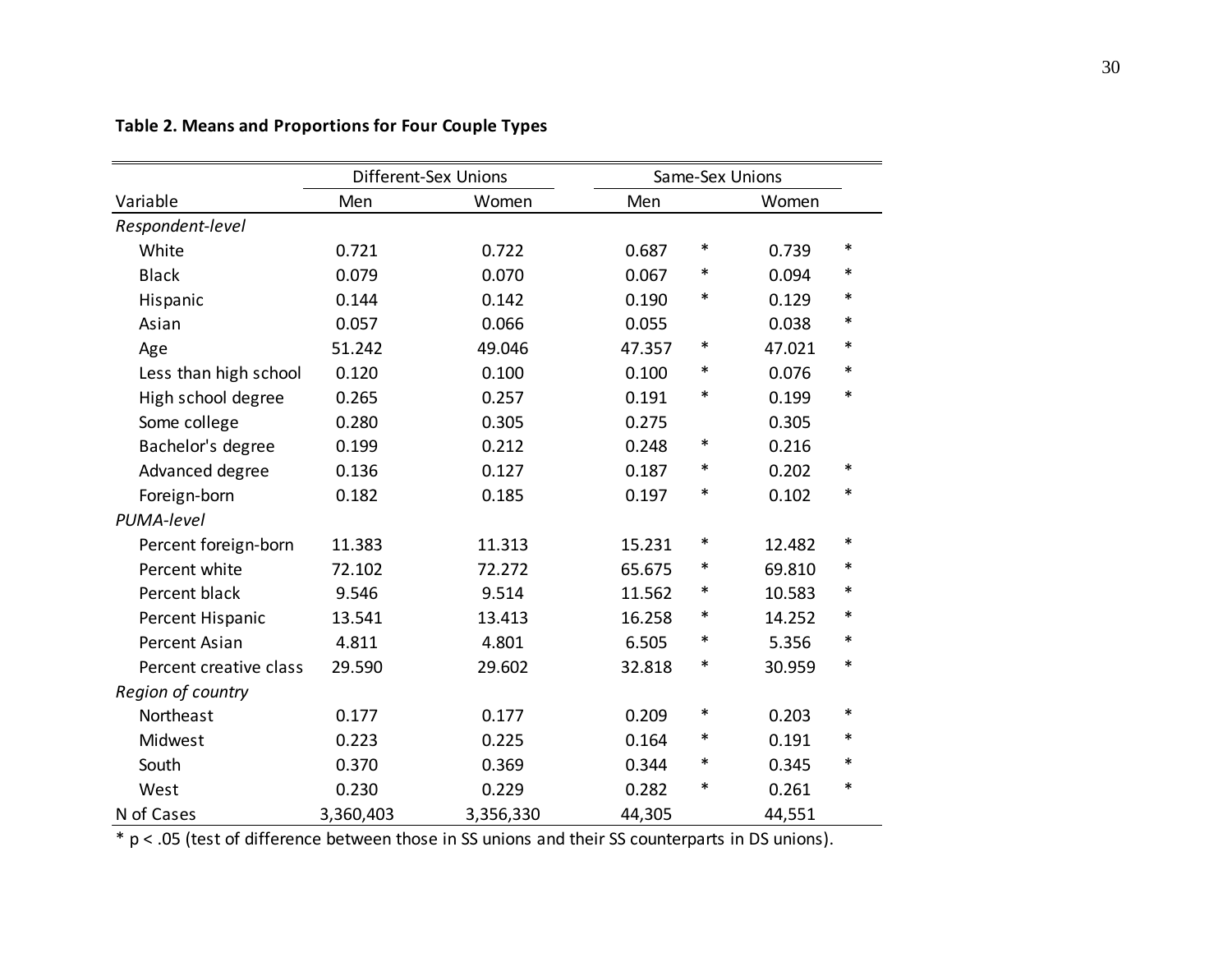|                          | Black v. White Partner |     |                   | Hispanic v. White Partner |          |     | Asian v. White Partner |       |                   |     |                   |        |
|--------------------------|------------------------|-----|-------------------|---------------------------|----------|-----|------------------------|-------|-------------------|-----|-------------------|--------|
|                          | Model 1                |     | Model 2           |                           | Model 1  |     | Model 2                |       | Model 1           |     | Model 2           |        |
| <b>Union Type</b>        |                        |     |                   |                           |          |     |                        |       |                   |     |                   |        |
| Men in DS Unions         | $\qquad \qquad -$      |     | $\qquad \qquad -$ |                           | $---$    |     | $---$                  |       | $\qquad \qquad -$ |     |                   |        |
| Women in DS Unions       | 1.023                  | *** | 0.950             | ***                       | $-0.116$ | *** | $-0.184$               | ***   | $-1.068$          | *** | $-1.109$          | ***    |
| Men in SS Unions         | 1.848                  | *** | 1.541             | ***                       | 0.930    | *** | 0.548                  | $***$ | 0.664             | *** | 0.147             | ***    |
| Women in SS Unions       | 1.304                  | *** | 1.081             | ***                       | 0.423    | *** | 0.136                  | ***   | $-0.494$          | *** | $-0.845$          | ***    |
| <b>Control Variables</b> |                        |     |                   |                           |          |     |                        |       |                   |     |                   |        |
| Age                      | $---$                  |     | $-0.042$          | ***                       | ---      |     | $-0.036$               | ***   | ---               |     | $-0.018$          | ***    |
| Less than high school    | ---                    |     | $---$             |                           | ---      |     | $---$                  |       | ---               |     | $---$             |        |
| High school degree       | ---                    |     | $-0.180$          | ***                       | ---      |     | $-0.064$               | ***   | $---$             |     | 0.392             | ***    |
| Some college             | ---                    |     | $-0.165$          | ***                       | ---      |     | 0.001                  |       | $---$             |     | 0.785             | ***    |
| Bachelor's degree        | ---                    |     | $-0.672$          | ***                       | ---      |     | $-0.288$               | ***   | $---$             |     | 0.934             | ***    |
| Advanced degree          | $---$                  |     | $-0.554$          | ***                       | ---      |     | $-0.277$               | ***   | $---$             |     | 1.202             | ***    |
| Foreign-born             | $---$                  |     | 0.093             | $***$                     | ---      |     | $-0.303$               | ***   | $---$             |     | $-0.096$          | ***    |
| Percent foreign-born     | $---$                  |     | 0.003             | #                         | ---      |     | 0.000                  |       | ---               |     | 0.003             | $***$  |
| Percent white            | $---$                  |     | $---$             |                           | ---      |     | $---$                  |       | ---               |     | $---$             |        |
| Percent black            | ---                    |     | 0.034             | ***                       | ---      |     | 0.009                  | ***   | ---               |     | 0.017             | ***    |
| Percent Hispanic         | $---$                  |     | 0.019             | ***                       | $---$    |     | 0.046                  | ***   | $---$             |     | 0.018             | ***    |
| <b>Percent Asian</b>     | $---$                  |     | 0.022             | ***                       | ---      |     | 0.018                  | ***   | $---$             |     | 0.050             | ***    |
| Percent creative class   | $---$                  |     | 0.012             | ***                       | ---      |     | 0.023                  | ***   | $---$             |     | 0.024             | ***    |
| Northeast                | $---$                  |     |                   |                           | ---      |     | $---$                  |       | $---$             |     | $\qquad \qquad -$ |        |
| Midwest                  | $---$                  |     | 0.073             | $***$                     | ---      |     | $-0.066$               | ***   | $---$             |     | $-0.024$          |        |
| South                    | $---$                  |     | $-0.017$          |                           | $---$    |     | 0.081                  | ***   | $---$             |     | $-0.042$          | $\ast$ |
| West                     |                        |     | $-0.111$          | ***                       | ---      |     | 0.345                  | ***   | ---               |     | 0.573             | ***    |
| Intercept                | $-5.552$               | *** | $-4.214$          | ***                       | $-3.401$ | *** | $-3.105$               | ***   | $-4.096$          | *** | $-5.548$          | ***    |

**Table 3. Multinomial Logit Results for Whites of Having a Partner of a Given Race Versus a White Partner (N = 5,231,807)**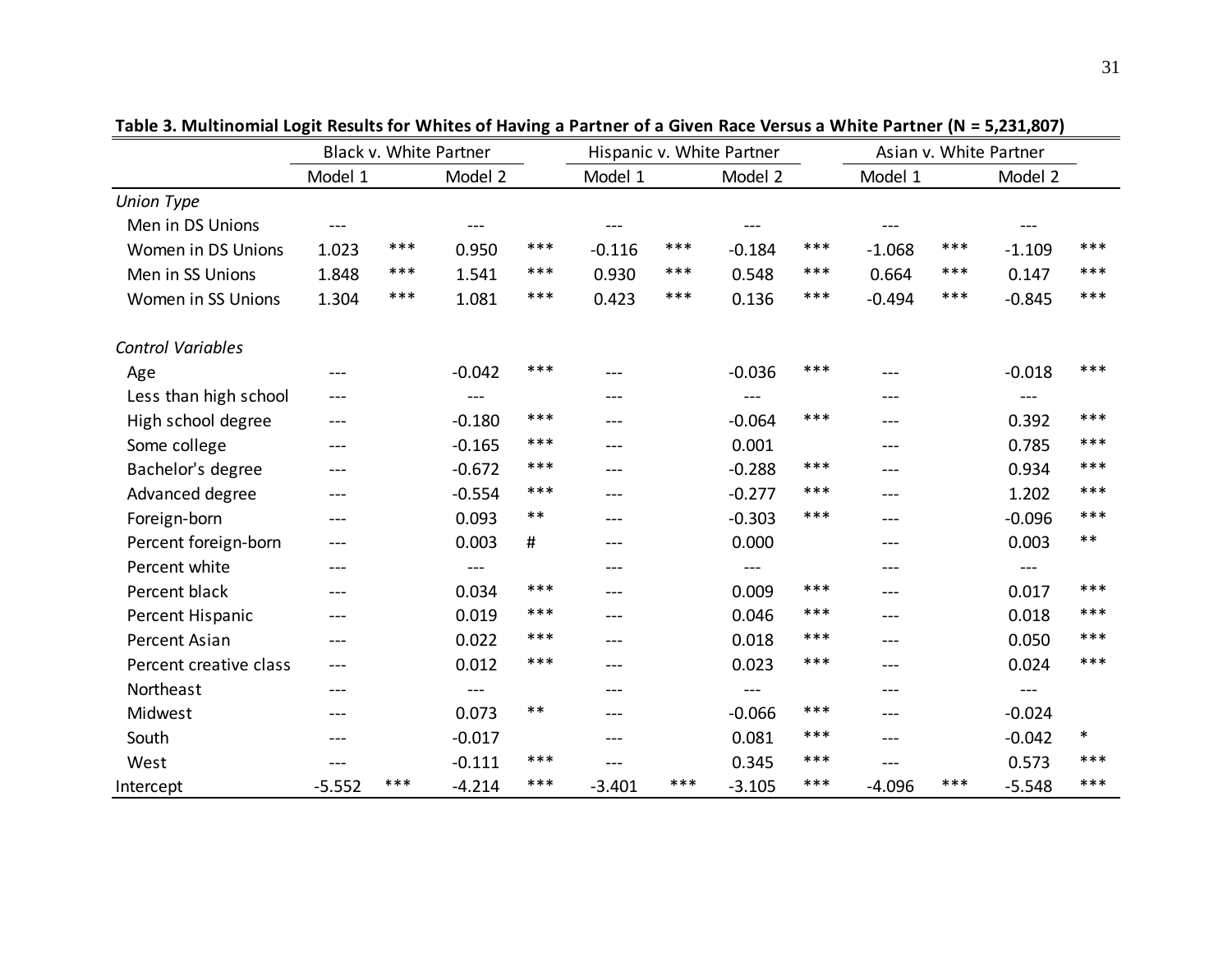|                          |          | <b>Black Respondents</b> |                                     |        | <b>Hispanic Respondents</b> |     |          | <b>Asian Respondents</b> |          |     |                                     |       |
|--------------------------|----------|--------------------------|-------------------------------------|--------|-----------------------------|-----|----------|--------------------------|----------|-----|-------------------------------------|-------|
|                          | Model 1  |                          | Model 2                             |        | Model 1                     |     | Model 2  |                          | Model 1  |     | Model 2                             |       |
| <b>Union Type</b>        |          |                          |                                     |        |                             |     |          |                          |          |     |                                     |       |
| Men in DS Unions         | $---$    |                          | $---$                               |        | $---$                       |     | $---$    |                          | ---      |     | $---$                               |       |
| Women in DS Unions       | $-1.022$ | ***                      | $-1.104$                            | ***    | 0.116                       | *** | 0.041    | ***                      | 1.073    | *** | 1.186                               | ***   |
| Men in SS Unions         | 1.071    | ***                      | 1.041                               | ***    | 0.860                       | *** | 0.837    | ***                      | 2.091    | *** | 2.290                               | ***   |
| Women in SS Unions       | 0.117    | #                        | $-0.112$                            |        | 0.820                       | *** | 0.331    | ***                      | 1.231    | *** | 1.167                               | ***   |
| <b>Control Variables</b> |          |                          |                                     |        |                             |     |          |                          |          |     |                                     |       |
| Age                      | ---      |                          | $-0.032$                            | ***    | ---                         |     | 0.009    | ***                      | ---      |     | 0.004                               | ***   |
| Less than high school    | ---      |                          | $---$                               |        | $---$                       |     | $---$    |                          | ---      |     | $---$                               |       |
| High school degree       | ---      |                          | 0.010                               |        | $---$                       |     | 0.934    | ***                      | ---      |     | 0.655                               | ***   |
| Some college             | ---      |                          | 0.160                               | ***    | $---$                       |     | 1.540    | ***                      | ---      |     | 1.043                               | ***   |
| Bachelor's degree        | ---      |                          | 0.358                               | ***    | $---$                       |     | 2.062    | ***                      | ---      |     | 0.843                               | ***   |
| Advanced degree          | ---      |                          | 0.405                               | ***    | $---$                       |     | 2.304    | ***                      | $---$    |     | 0.829                               | ***   |
| Foreign-born             | ---      |                          | $-0.623$                            | ***    | $---$                       |     | $-1.420$ | ***                      | ---      |     | $-1.543$                            | $***$ |
| Percent foreign-born     | ---      |                          | $-0.001$                            |        | $---$                       |     | $-0.002$ | $\ast$                   | ---      |     | $-0.023$                            | ***   |
| Percent white            | ---      |                          | 0.053                               | ***    | $---$                       |     | 0.042    | ***                      | $---$    |     | 0.037                               | ***   |
| Percent black            | ---      |                          | $\hspace{0.05cm}---\hspace{0.05cm}$ |        | $---$                       |     | 0.026    | ***                      | $---$    |     | 0.024                               | ***   |
| Percent Hispanic         | ---      |                          | 0.038                               | ***    | $---$                       |     | $---$    |                          | $---$    |     | 0.023                               | ***   |
| Percent Asian            | ---      |                          | 0.034                               | ***    | $---$                       |     | 0.030    | ***                      | ---      |     | $\hspace{0.05cm}---\hspace{0.05cm}$ | ***   |
| Percent creative class   | ---      |                          | 0.003                               | $\ast$ | $---$                       |     | $-0.003$ | ***                      | $---$    |     | $-0.003$                            |       |
| Northeast                | ---      |                          | $\hspace{0.05cm}---\hspace{0.05cm}$ |        | $---$                       |     | $---$    |                          | ---      |     | $---$                               |       |
| Midwest                  | ---      |                          | $-0.134$                            | ***    | $---$                       |     | 0.318    | ***                      | $---$    |     | 0.142                               | ***   |
| South                    | ---      |                          | $-0.553$                            | ***    | $---$                       |     | 0.185    | ***                      | ---      |     | 0.332                               | ***   |
| West                     | ---      |                          | 0.442                               | ***    | ---                         |     | 0.438    | ***                      | ---      |     | 0.648                               | ***   |
| Intercept                | $-2.094$ | ***                      | $-4.543$                            | ***    | $-1.668$                    | *** | $-5.630$ | ***                      | $-2.527$ | *** | $-5.067$                            | ***   |
| N of cases               | 416,296  |                          | 416,296                             |        | 782,289                     |     | 782,289  |                          | 375,197  |     | 375,197                             |       |

**Table 4. Multinomial Logit Results for Blacks, Hispanics, and Asians of Having a White Partner Versus Same-Race Partner**